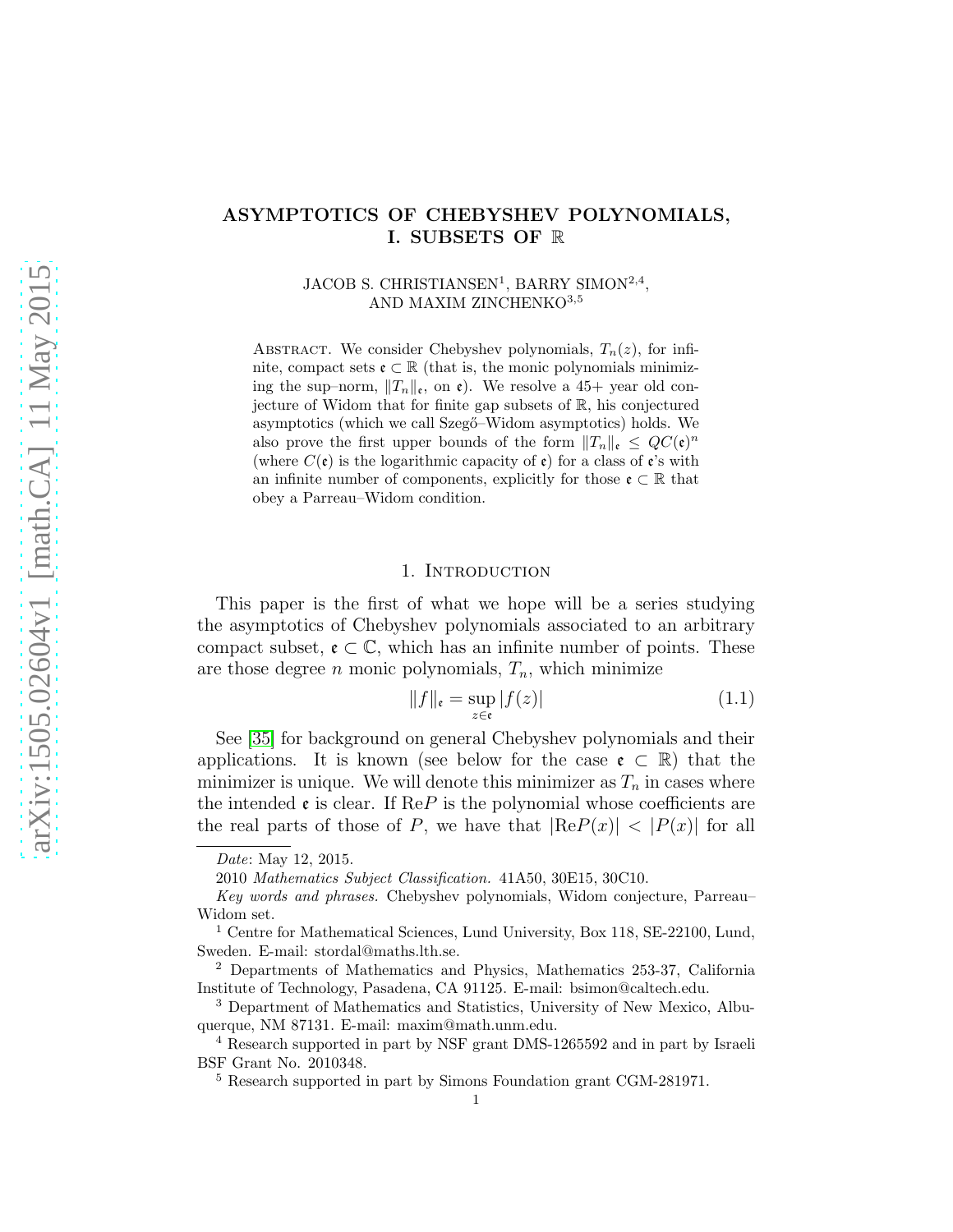but finitely many  $x \in \mathbb{R}$  unless  $\text{Re}P \equiv P$ . Since  $\text{Re}P$  is monic if P is,  $ReT_n$  is also a Chebyshev polynomial so by the alternation theorem (see Theorem [1.1](#page-1-0) below),  $|\text{Re}T_n(x)| = ||T_n||$  has at least  $n+1$  solutions in R if  $\mathfrak{e} \subset \mathbb{R}$ . Hence Im $T_n \equiv 0$ , that is,  $T_n$  is real. We begin by recalling a basic result which goes back to Borel [\[4\]](#page-26-0) and Markov [\[19\]](#page-27-1) (which according to Akhiezer [\[1\]](#page-26-1) was based on lectures from 1905 but only published in 1948). It depends on a basic notion that comes from ideas of Chebyshev [\[6\]](#page-26-2):

**Definition.** We say that  $P_n$ , a real degree n polynomial, has an *alternating set* in  $\mathfrak{e} \subset \mathbb{R}$  if there exists  $\{x_j\}_{j=0}^n \subset \mathfrak{e}$  with  $x_0 < x_1 < \ldots < x_n$ so that

$$
P_n(x_j) = (-1)^{n-j} \|P_n\|_{\mathfrak{e}} \tag{1.2}
$$

<span id="page-1-0"></span>**Theorem 1.1** (The Alternation Theorem). Let  $\mathfrak{e} \subset \mathbb{R}$  be compact. *The Chebyshev polynomial of degree* n *for* e *has an alternating set in* e*. Conversely, any monic polynomial with an alternating set in* e *is the Chebyshev polynomial for* e*.*

*Proof.* The proof is simple and not so available in our generality, so we include it – it is essentially what Markov gives in [\[19\]](#page-27-1) for the case  $\mathfrak{e} = [a, b]$ . If  $T_n$  is the Chebyshev polynomial, let  $y_0 < y_1 < \ldots < y_k$ be the set of all the points in  $\mathfrak{e}$  where its takes the value  $\pm \|T_n\|_{\mathfrak{e}}$ . If there are fewer than  $n$  sign changes among these ordered points, then we can find a degree at most  $n-1$  polynomial,  $Q$ , non-vanishing at each  $y_i$  and with the same sign as  $T_n$  at those points. For  $\epsilon$  small and positive,  $T_n - \epsilon Q$  will be a monic polynomial with smaller  $\|\cdot\|_{\epsilon}$ . Thus there must be at least  $n$  sign flips and therefore an alternating set.

Conversely, let  $P_n$  be a degree n monic polynomial with an alternating set and suppose that  $||T_n||_{\mathfrak{e}} \leq ||P_n||_{\mathfrak{e}}$ . Then at each point,  $x_j$ , in the alternating set for  $P_n$ ,  $Q \equiv P_n - T_n$  has the same sign as  $P_n$ , so Q has at least *n* zeros, which is impossible, since it is of degree at most  $n-1$ .

The alternation theorem implies uniqueness of the Chebyshev polynomial. For, if  $T_n$  and  $S_n$  are two minimizers, so is  $Q = \frac{1}{2}$  $\frac{1}{2}(T_n + S_n).$ At the alternating points for Q, we must have  $T_n = S_n$ , so they must be equal polynomials since there are  $n+1$  points in the alternating set and their difference has degree at most  $n-1$ .

The alternation theorem also implies some simple facts about the zeros of  $T_n$ :

(a) All the zeros of the Chebyshev polynomials of a set  $\mathfrak{e} \subset \mathbb{R}$  lie in  $\mathbb{R}$ and all are simple and lie in  $\mathrm{cvh}(\mathfrak{e})$ , the convex hull of  $\mathfrak{e}$ . This is because there must be at least one zero between any pair of points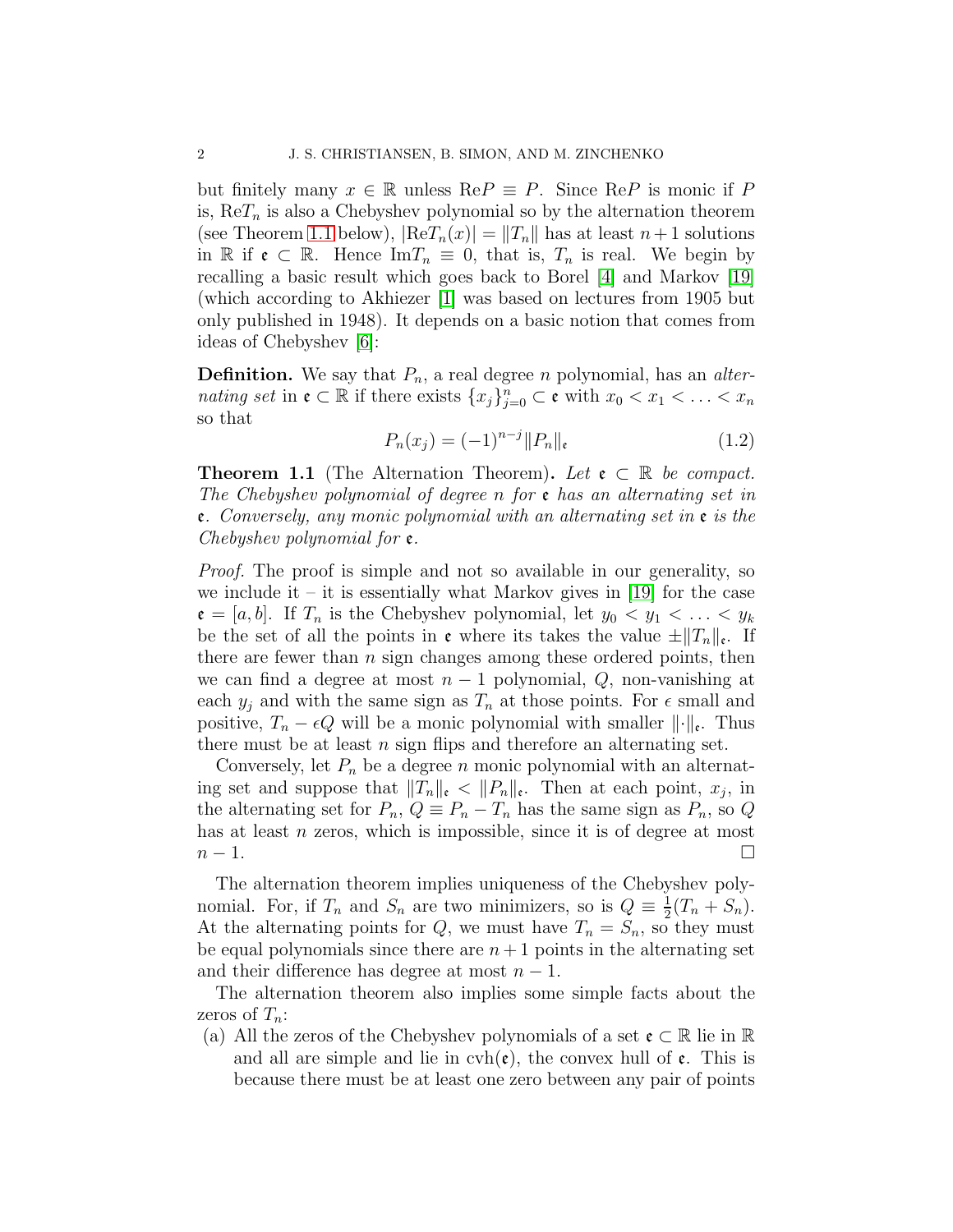in an alternating set and this accounts for all  $n$  zeros. The same argument shows that for any  $\gamma \in (-||T_n||_{\mathfrak{e}}, ||T_n||_{\mathfrak{e}})$  all n solutions of  $T_n(x) = \gamma$  are simple and lie in cvh(c). This plus the open mapping theorem implies that (inverse as a function from  $\mathbb{C}$ )

<span id="page-2-0"></span>
$$
\mathfrak{e}_n \equiv T_n^{-1}([-\|T_n\|_{\mathfrak{e}}, \|T_n\|_{\mathfrak{e}}]) \subset \mathrm{cvh}(\mathfrak{e}) \tag{1.3}
$$

- (b) By a *gap* of  $\mathfrak{e} \subset \mathbb{R}$ , we mean a bounded connected component of  $\mathbb{R} \setminus \mathfrak{e}$ . If there are only finitely many gaps and no component of e is a single point, we speak of a *finite gap set*. Between any two zeros of  $T_n$ , there is a point in the alternating set so each gap of  $\mathfrak{e} \subset \mathbb{R}$  has at most one zero of  $T_n$ .
- (c) Above the top zero (resp. below the bottom zero) of  $T_n$ ,  $|T_n(x)|$ is monotone increasing. It follows that  $x_n = \sup_{y \in \mathfrak{e}} y$  (resp  $x_0 =$ inf<sub>y∈e</sub> y) so at the endpoints of cvh( $\varepsilon$ ) ⊂ R we have that  $|T_n(x)| =$  $||T_n||_{\mathfrak{e}}.$

To get ahead of our story, a key understanding in our analysis in this paper is that  $e_n$  defined in [\(1.3\)](#page-2-0) is the spectrum of a periodic Schrödinger operator and up to normalization,  $T_n$  is its spectral theory discriminant; see Section [2.](#page-8-0)

Going back at least to Szegő [\[39\]](#page-28-0) is the idea that potential theory is essential to the study of Chebyshev polynomials. To settle the notation we use, we recall some of the basic definitions. References for the potential theory that we need include [\[15,](#page-26-3) [17,](#page-27-2) [26,](#page-27-3) [31,](#page-27-4) [34,](#page-27-5) [49\]](#page-28-1). Given a probability measure,  $d\mu$ , of compact support on  $\mathbb{C}$ , we define its *Coulomb energy*,  $\mathcal{E}(\mu)$  by

$$
\mathcal{E}(\mu) = \int d\mu(x) \, d\mu(y) \, \log |x - y|^{-1} \tag{1.4}
$$

and we define the *Robin constant* of a compact set  $\mathfrak{e} \subset \mathbb{C}$  by

$$
R(\mathfrak{e}) = \inf \{ \mathcal{E}(\mu) \mid \mathrm{supp}(\mu) \subset \mathfrak{e} \text{ and } \mu(\mathfrak{e}) = 1 \}
$$
 (1.5)

If  $R(\mathfrak{e}) = \infty$ , we say  $\mathfrak{e}$  is a *polar set* or has *capacity zero*. If something holds except for a polar set, we say it holds q.e. (for *quasi-everywhere*). The *capacity*,  $C(\mathfrak{e})$ , of  $\mathfrak{e}$  is defined by

$$
C(\mathfrak{e}) = \exp(-R(\mathfrak{e})), \qquad R(\mathfrak{e}) = \log(1/C(\mathfrak{e})) \tag{1.6}
$$

If  $\epsilon$  is not a polar set, it follows from weak lower semicontinuity of  $\mathcal{E}(\cdot)$  and weak compactness of the family of probability measures that there is a probability measure whose Coulomb energy is  $R(\mathfrak{e})$ . Since  $\mathcal{E}(\cdot)$  is strictly convex on the probability measures, this minimizer is unique. It is called the *equilibrium measure* or *harmonic measure* of e and denoted  $d\rho_{\rm c}$ . The second name comes from the fact (see Conway [\[9\]](#page-26-4) or Simon [\[34\]](#page-27-5)) that if f is a continuous function on  $\mathfrak{e}$ , there is a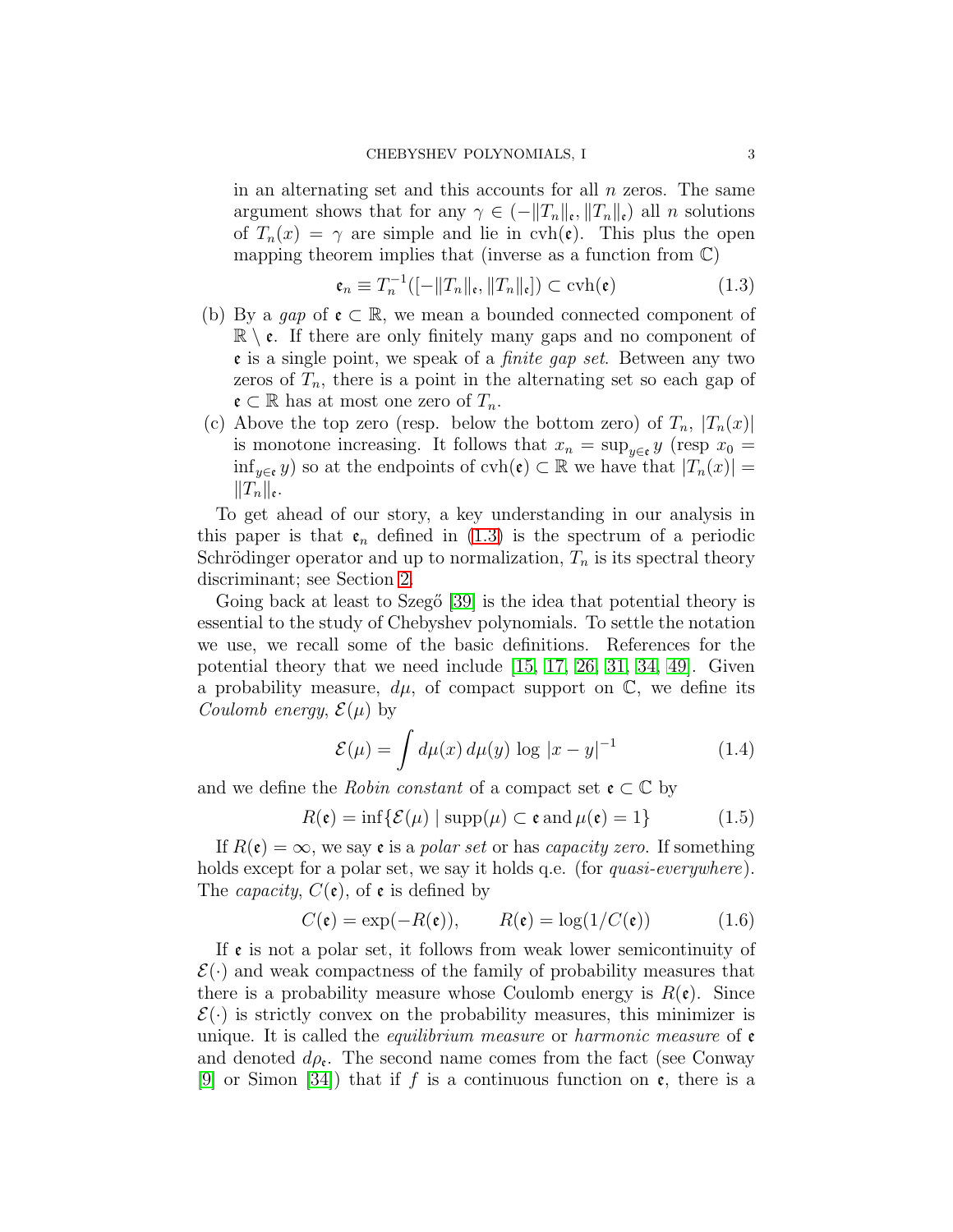unique function,  $u_f$ , harmonic on  $(\mathbb{C}\cup\{\infty\})\setminus\mathfrak{e}$ , which approaches  $f(x)$ for q.e.  $x \in \mathfrak{e}$  (i.e., solves the Dirichlet problem) and

<span id="page-3-6"></span>
$$
u_f(\infty) = \int_{\mathfrak{e}} f(x) d\rho_{\mathfrak{e}}(x) \tag{1.7}
$$

The function  $\Phi_{\epsilon}(z) = \int_{\epsilon} d\rho_{\epsilon}(x) \log |x - z|^{-1}$  is called the *equilibrium potential.* The *Green's function*,  $G_{\epsilon}(z)$ , of a compact subset,  $\epsilon \subset \mathbb{C}$ , is defined by

<span id="page-3-4"></span>
$$
G_{\mathfrak{e}}(z) = R(\mathfrak{e}) - \Phi_{\mathfrak{e}}(z) \tag{1.8}
$$

It follows from Frostman's theorem that it is the unique function harmonic on  $\mathbb{C}\backslash \mathfrak{e}$  with q.e. boundary value 0 on  $\mathfrak{e}$  and so that  $G_{\mathfrak{e}}(z)$  -log  $|z|$ is harmonic at  $\infty$ . Moreover,  $G_{\epsilon}(z) \geq 0$  everywhere and near  $\infty$ 

$$
G_{\mathfrak{e}}(z) = \log|z| + R(\mathfrak{e}) + O(1/|z|)
$$
\n(1.9)

equivalently,

<span id="page-3-3"></span>
$$
\exp(G_{\mathfrak{e}}(z)) = \frac{|z|}{C(\mathfrak{e})} + \mathcal{O}(1) \tag{1.10}
$$

If  $G_{\varepsilon}$  is zero on  $\varepsilon$  and continuous on all of  $\mathbb{C}$ , we say that  $\varepsilon$  is *regular (for potential theory)*.

To put our new results in context, we need to remind the reader of some previous results. Using what is now called the Bernstein–Walsh lemma, Szegő [\[39\]](#page-28-0) proved for all non-polar compact sets  $\mathfrak{e} \subset \mathbb{C}$ 

<span id="page-3-0"></span>
$$
||T_n||_{\mathfrak{e}} \ge C(\mathfrak{e})^n \tag{1.11}
$$

which was improved when  $\mathfrak{e} \subset \mathbb{R}$  by Schiefermayr [\[30\]](#page-27-6) (see Section [2\)](#page-8-0) to

<span id="page-3-1"></span>
$$
||T_n||_{\mathfrak{e}} \ge 2C(\mathfrak{e})^n \tag{1.12}
$$

Szegő [\[39\]](#page-28-0), using in part prior results of Faber [\[11\]](#page-26-5) and Fekete [\[13\]](#page-26-6), proved

<span id="page-3-7"></span>**Theorem 1.2** (FFS Theorem). For any compact non-polar set  $\mathbf{e} \in \mathbb{C}$ , *one has that*

<span id="page-3-5"></span>
$$
\lim_{n \to \infty} ||T_n||_{\mathfrak{e}}^{1/n} = C(\mathfrak{e}) \tag{1.13}
$$

Upper bounds on  $||T_n||_e$  which complement [\(1.11\)](#page-3-0) or [\(1.12\)](#page-3-1) in that they also grow like  $C(\mathfrak{e})^n$  are clearly interesting. The following is known

**Theorem 1.3** (Totik–Widom Theorem). For any finite gap set  $\mathfrak{e} \subset \mathbb{R}$ , *one has, for a constant*  $Q \geq 2$  *depending on*  $e$ *, that* 

<span id="page-3-2"></span>
$$
||T_n||_{\mathfrak{e}} \le QC(\mathfrak{e})^n \tag{1.14}
$$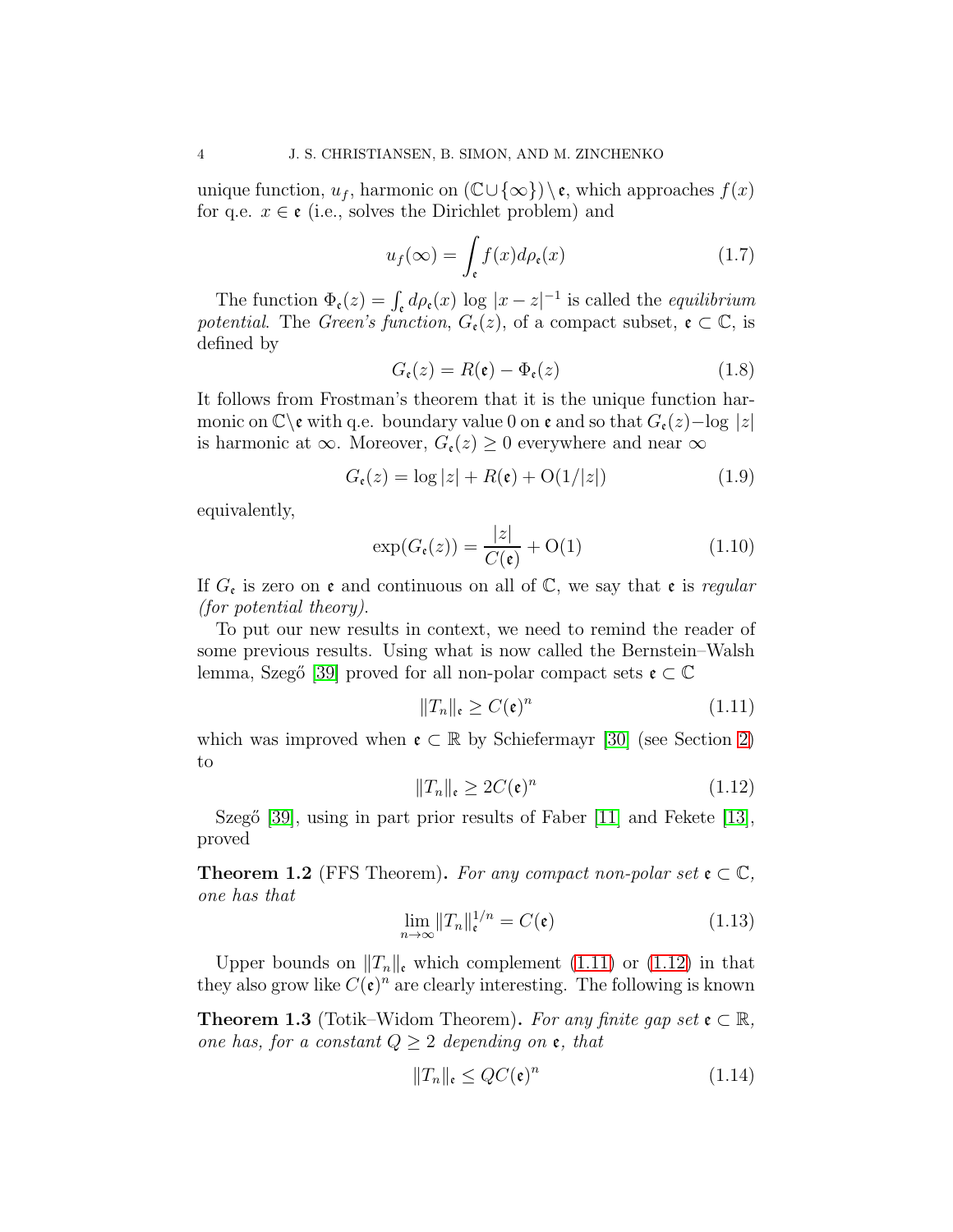Remarks. 1. This result follows from work of Widom [\[50\]](#page-28-2) that we discuss below on asymptotics of  $||T_n||_{\epsilon}$  (see Theorem [1.8\)](#page-7-0). Totik [\[44\]](#page-28-3) proved an equivalent result but in a different form involving control of  $C(\mathfrak{e}_n)$  where  $\mathfrak{e}_n$  is the set of [\(1.3\)](#page-2-0). We'll discuss this further in Section [4.](#page-19-0)

2. Neither approach leads to very explicit control on the constant Q (although Widom explicitly finds  $\limsup_{n\to\infty}||T_n||_{\mathfrak{e}}/C(\mathfrak{e})^n$  in terms of the solution to a minimization problem and he does have explicit bounds on this lim sup but not on the sup).

3. Widom proved this bound also for certain sets  $\mathfrak{e} \subset \mathbb{C}$  that have finitely many components. Recently, Andrievskii [\[2\]](#page-26-7) and Totik–Varga  $[47]$  have increased the family of finite component sets in  $\mathbb C$  for which [\(1.14\)](#page-3-2) holds.

One of our two main results in this paper extends this last result to a larger class of sets  $\mathfrak{e} \subset \mathbb{R}$  with a simple explicit bound on Q in terms of  $G_{\mathfrak{e}}$ . Recall [\[21,](#page-27-7) [51\]](#page-28-5)

**Definition.** A set  $\mathfrak{e} \subset \mathbb{C}$  is said to be a *Parreau–Widom set* if

<span id="page-4-0"></span>
$$
PW(\mathfrak{e}) \equiv \sum_{w \in \mathcal{C}} G_{\mathfrak{e}}(w) < \infty \tag{1.15}
$$

where C is the set of critical points of  $G_{\epsilon}$  (i.e., points where  $\partial G_{\epsilon}(w) = 0$ )

In this paper, we use Wittinger calculus:

<span id="page-4-2"></span>
$$
\partial = \frac{1}{2} \left( \frac{\partial}{\partial x} - i \frac{\partial}{\partial y} \right), \qquad \bar{\partial} = \frac{1}{2} \left( \frac{\partial}{\partial x} + i \frac{\partial}{\partial y} \right) \tag{1.16}
$$

We recall that  $\bar{\partial}f = 0$  are the Cauchy–Riemann equations (so that, for harmonic functions,  $u$ ,  $\partial u$  is analytic) and that for analytic functions, f, we have that  $\partial f = f'$ , the complex derivative. Moreover, by the Cauchy–Riemann equations

<span id="page-4-3"></span>
$$
f \text{ analytic} \Rightarrow 2 \partial(\text{Re}(f)) = f' \tag{1.17}
$$

If  $\mathfrak{e} \subset \mathbb{R}$ , it is easy to see all the critical points lie in  $\mathbb{R}$ . If  $\mathfrak{e}$  is also regular, there is exactly one critical point in each gap and so [\(1.15\)](#page-4-0) is the sum over the maxima of  $G_{\mathfrak{e}}$  in the gaps. In particular, every finite gap set is a Parreau–Widom set. Our new result, proven in Section [4,](#page-19-0) is:

<span id="page-4-4"></span><span id="page-4-1"></span>**Theorem 1.4.** If 
$$
\mathbf{c} \subset \mathbb{R}
$$
 is a regular Parreau-Widom set, then  

$$
||T_n||_{\mathbf{c}} \leq 2 \exp(PW(\mathbf{c}))C(\mathbf{c})^n
$$
(1.18)

Remarks. 1. For a finite gap set, the sum in [\(1.15\)](#page-4-0) has finitely many terms, so is finite, and thus this result implies Theorem [1.4](#page-4-1) with a fairly explicit  $Q$ . We note that homogeneous sets in the sense of Carleson [\[5\]](#page-26-8),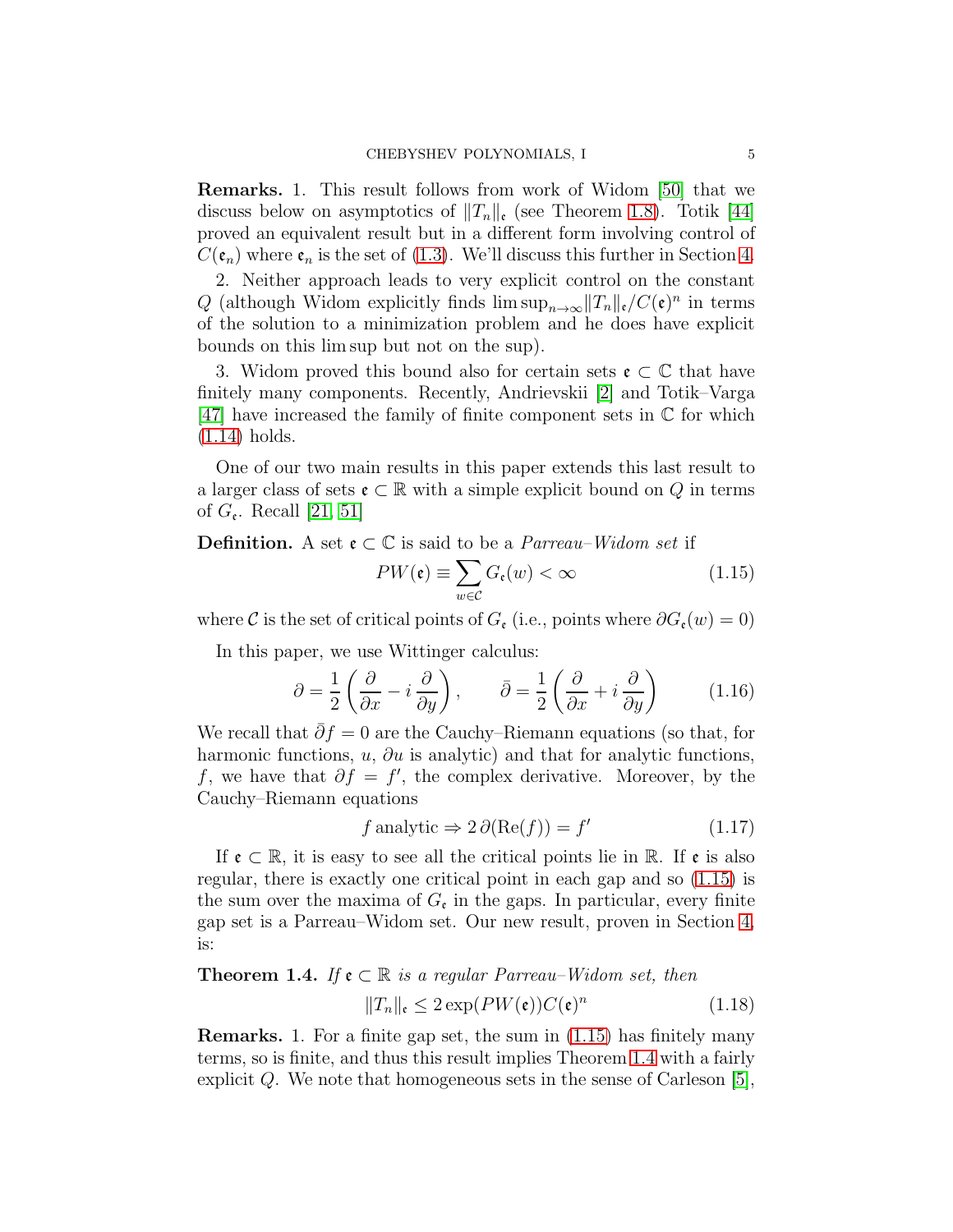and, in particular, positive measure Cantor sets, are regular Parreau– Widom sets [\[16\]](#page-27-8).

2. It is interesting to know for what other sets in  $\mathbb R$  a bound like [\(1.14\)](#page-3-2) is true. For example, does the classical 1/3 Cantor set, which is not a Parreau–Widom set, obey [\(1.14\)](#page-3-2)?

3. We wonder if this result extends to Parreau–Widom sets in C.

4. For the finite gap case, Widom [\[50\]](#page-28-2) obtains a bound on the lim sup involving  $\exp(PW(\mathfrak{e}))$  and our result is compatible with his in this finite gap case.

Our main focus will be on pointwise asymptotics of  $T_n(z)$  on  $\mathbb{C} \setminus \mathfrak{e}$ . The earliest results on this subject go back to Faber [\[11\]](#page-26-5) in 1919. Let e be a Jordan region with analytic boundary, i.e., an analytic Jordan curve together with its interior region. By the maximum principle, the Chebyshev polynomials for  $\mathfrak{e}$  are the same as those for the curve. There is a unique Riemann map,  $B_{\epsilon}(z)$ , from  $(\mathbb{C} \cup {\infty}) \setminus {\epsilon}$  onto  $\mathbb D$  which is a bijection with  $B_{\epsilon}(\infty) = 0$  and positive "derivative",  $B'_{\epsilon}(\infty)$ , at  $\infty$ . Then:

Theorem 1.5 (Faber [\[11\]](#page-26-5)). *If* e *is a Jordan region with an analytic boundary, then*

<span id="page-5-0"></span>
$$
\lim_{n \to \infty} T_n(z) B_{\mathfrak{e}}(z)^n B_{\mathfrak{e}}'(\infty)^{-n} = 1 \tag{1.19}
$$

*uniformly for* z *in a neighborhood of the closure of*  $(\mathbb{C} \cup \{\infty\}) \setminus \mathfrak{e}$ .

**Remarks.** 1. Since the curve is assumed analytic,  $B_{\epsilon}(z)$  has a continuation into a neighborhood of the curve.

2. Since  $B_{\mathfrak{e}}$  maps the curve to  $\partial \mathbb{D}$ , and  $G_{\mathfrak{e}}$  is unique, on  $(\mathbb{C}\cup \{\infty\})\backslash \mathfrak{e}$ , we have that

<span id="page-5-1"></span>
$$
|B_{\mathfrak{e}}(z)| = \exp(-G_{\mathfrak{e}}(z))
$$
\n(1.20)

so that near  $\infty$ , we have that

<span id="page-5-2"></span>
$$
B_{\mathfrak{e}}(z) = C(\mathfrak{e})z^{-1} + O(|z|^{-2})
$$
\n(1.21)

This implies that  $B'_{\epsilon}(\infty) = C(\epsilon)$ ; thus, Faber's result implies that  $\lim_{n\to\infty}||T_n||C(\mathfrak{e})^{-n}=1$ , a strong version of the FFS theorem.

3. We call [\(1.19\)](#page-5-0) *Szegő asymptotics* after Szegő's famous result [\[38\]](#page-28-6) on the aysymptotics of OPUC. Since Faber's paper was earlier than Szegő's, this naming is perhaps unfair, but the term Szegő asymptotics is so common, we use it in this case also.

In 1969, Widom wrote a 100+ page brilliant, seminal work [\[50\]](#page-28-2) on the asymptotics of Chebyshev and orthogonal polynomials associated to a set  $\epsilon$ , where  $\epsilon$  is the union of a finite number of Jordan regions with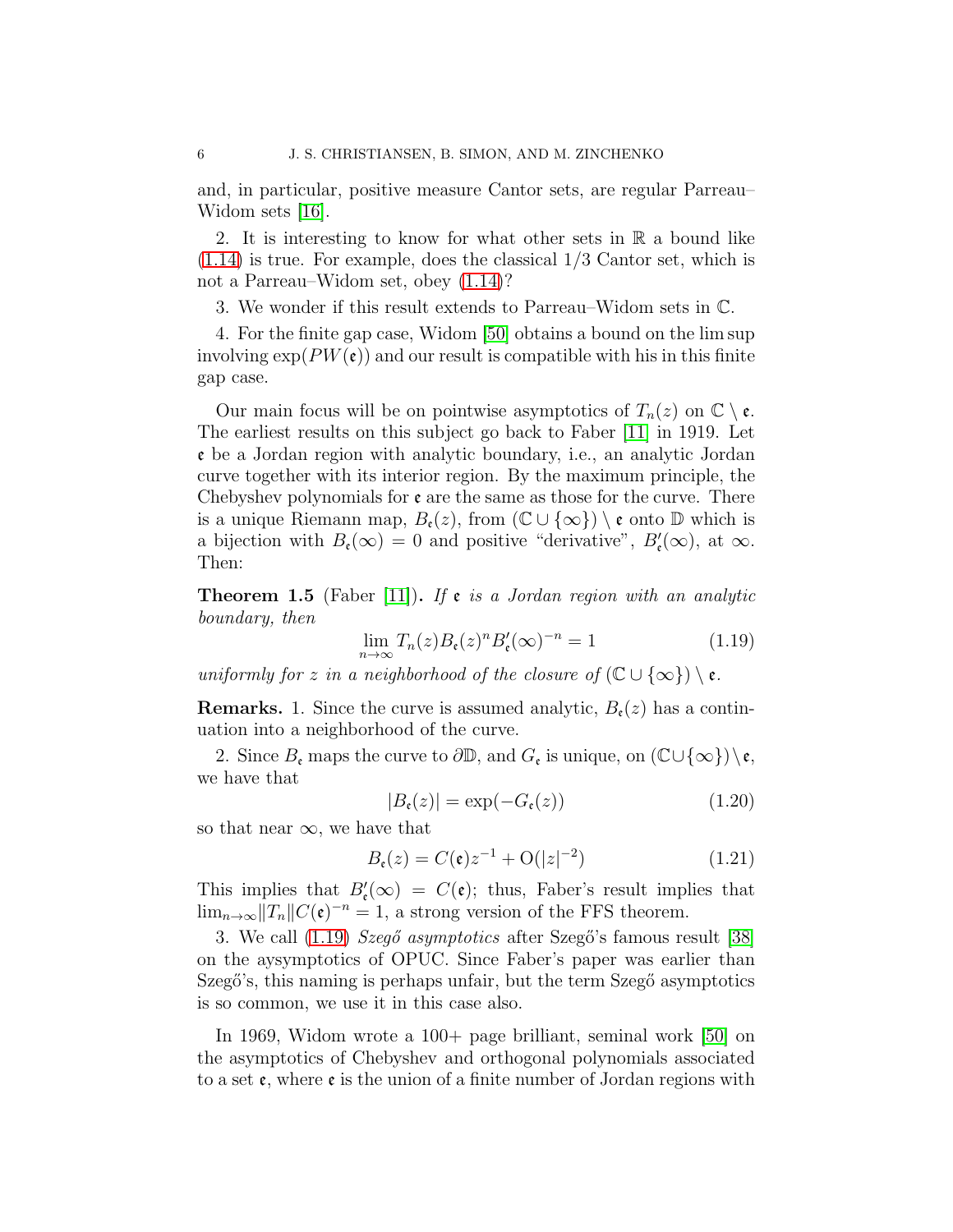$C^{2+}$  boundary and  $C^{2+}$  Jordan arcs (i.e., not closed, simple curves). As in Faber's case, the polynomials are the same whether one takes Jordan regions or their boundaries, as Widom does.

Widom began by looking for the replacement for  $B_{\epsilon}(z)$  in  $(1.19)/(1.20)$  $(1.19)/(1.20)$  $(1.19)/(1.20)$ . Since  $G_{\epsilon}(z)$  is harmonic on  $\mathbb{C} \setminus \epsilon$ , it has a local harmonic conjugate so one can locally define an analytic function,  $B_{\epsilon}(z)$ , on  $(\mathbb{C} \cup {\infty}) \setminus \mathfrak{e}$  obeying  $(1.20)$  ( $\infty$  is a removable singularity if one sets  $B_{\epsilon}(\infty) = 0$ .)  $B_{\epsilon}(z)$  is determined by [\(1.20\)](#page-5-1), up to a phase which we can fix by demanding  $(1.21)$  near  $\infty$ .

 $B_{\epsilon}(z)$  can be continued along any curve lying in  $(\mathbb{C}\cup\{\infty\})\setminus\epsilon$  and, by the monodromy theorem, the continuation is the same for homotopic curves. Since  $G_{\epsilon}$  is continuous, only the phase can change, i.e., the phase change is associated with a character,  $\chi_{\mathfrak{e}}$ , of the fundamental group of  $(\mathbb{C}\cup\{\infty\})\backslash\mathfrak{e}$ . The character is non-trivial if  $\mathfrak{e}$  is not connected (up to polar sets) – indeed, if a curve loops once around a subset  $\mathfrak g$  of **e**, the phase change in  $B_{\epsilon}$  is  $\exp(-2\pi i \rho_{\epsilon}(\mathfrak{g}))$ ; see Theorem [2.7.](#page-14-0)

There is a language introduced by Sodin–Yuditskii [\[36\]](#page-27-9) for doing the bookkeeping for such functions. It relies on the fact that the universal cover of  $(\mathbb{C} \cup {\infty}) \setminus \mathfrak{e}$  is  $\mathbb{D}$ . Using the notation from our presentation of this machinery [\[8\]](#page-26-9), there is a Fuchsian group,  $\Gamma$ , of Möbius transformations on D, and a map  $\mathbf{x}(z)$  from  $\mathbb{D} \to (\mathbb{C} \cup {\infty}) \setminus \mathfrak{e}$  which is automorphic (i.e., invariant under Γ).

**x** is a covering map, so a local bijection. Its "inverse",  $z(x)$ , is a multivalued analytic function which is not character automorphic – rather its values are an orbit of the group  $\Gamma$ .  $\Gamma$  is such that  $\sum_{\gamma \in \Gamma} (1 - |\gamma(0)|) <$  $\infty$  so one can form the Blaschke product  $B(z) = \prod_{\gamma \in \Gamma} b(z, \gamma(0))$ . In this language, one should use a complex variable, x, on  $(\mathbb{C} \cup {\infty}) \setminus e$ in which case one has that  $B_{\epsilon}(x) = B(\mathbf{z}(x))$  and the object whose asymptotics we should look at is  $T_n(\mathbf{x}(z))B(z)^nC(\mathbf{c})^{-n}$  on  $\mathbb{D}$ . While we feel this language should be in the back of one's mind, we will do our analysis with multivalued functions on  $\Omega \equiv (\mathbb{C} \cup {\infty}) \setminus \mathfrak{e}$ , as Widom did.

So Widom looked at  $T_n(z)B_{\epsilon}(z)^nC(\epsilon)^{-n}$ . Unlike the simply connected case of  $\Omega$  studied by Faber, this cannot have a pointwise limit because the character of this character automorphic function is  $\chi_{\mathfrak{e}}^n$ which is not constant! Instead Widom found a good candidate for the asymptotics:

<span id="page-6-0"></span>Theorem 1.6. *(Widom* [\[50\]](#page-28-2)*) Let* e *be a finite union of disjoint smooth Jordan regions and arcs. For every character,* χ*, of the fundamental group of* Ω *there is a character automorphic function with that character,*  $F(z, \chi)$ , on  $\Omega$  *which minimizes*  $||f||_{\Omega}$  *among all character automorphic functions, f, with that character and which obey*  $f(\infty, \chi) = 1$ .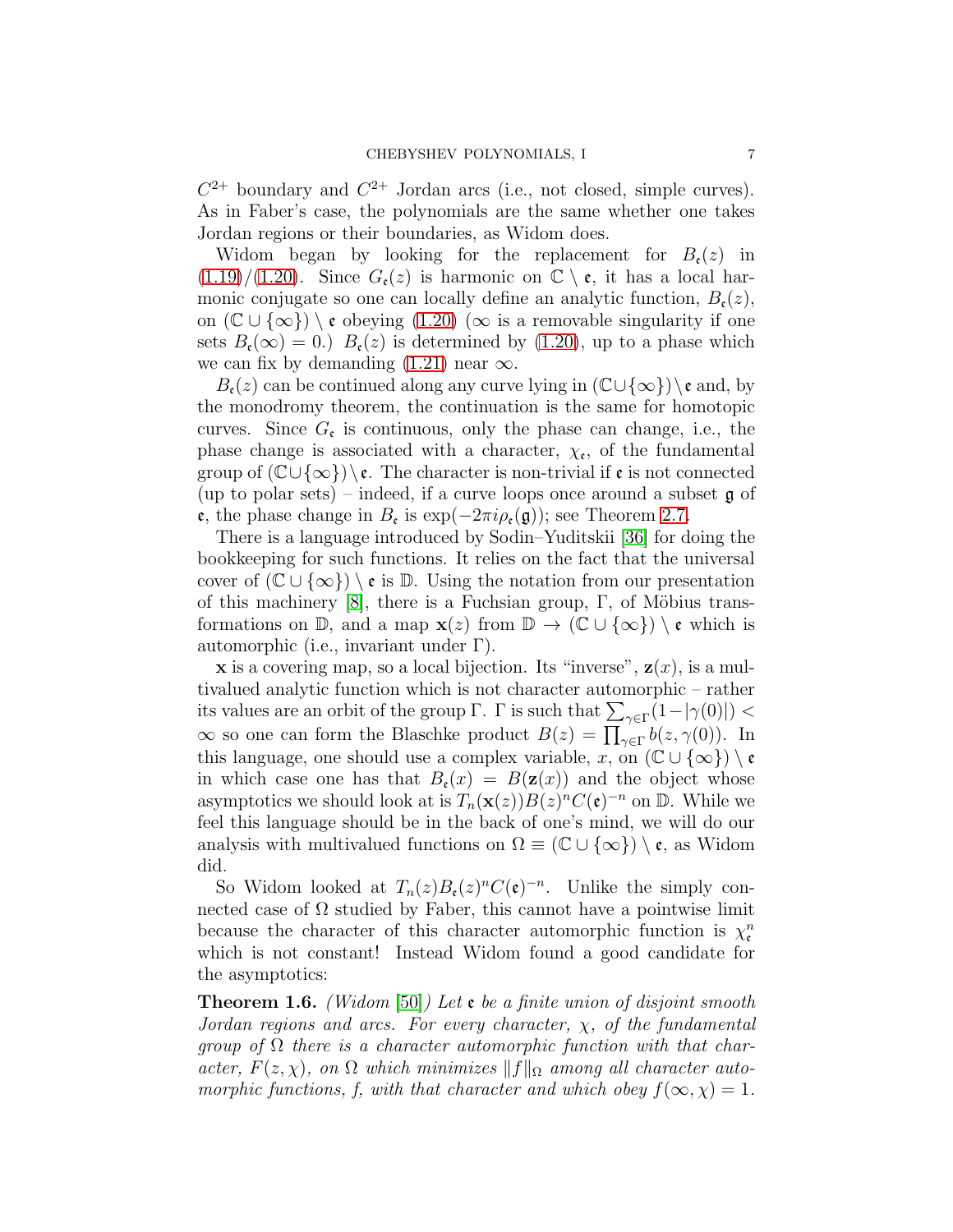*Moreover, this minimizer is unique and it and its*  $\|\cdot\|_{\Omega}$  *are continuous in*  $\chi$  *(the functions in the topology of uniform convergence of compact subsets of the universal cover of*  $\Omega$ *).* 

**Remarks.** 1. We should refer to  $F$  as a function on the universal cover of  $\Omega$ , not  $\Omega$ .

- 2. Continuity in  $\chi$  and uniqueness are intimately related.
- 3. We will use  $F_n(z)$  for the function  $F(z, \chi^n_{\mathfrak{e}})$ .

The *Widom surmise* is the notion that

<span id="page-7-1"></span>
$$
\lim_{n \to \infty} \left[ \frac{T_n(z) B_{\epsilon}(z)^n}{C(\epsilon)^n} - F_n(z) \right] = 0 \tag{1.22}
$$

When it holds uniformly on compact subsets of the universal cover of  $\Omega$ , we will say that **c** has *Szegő–Widom asymptotics*.

Widom proved two results about the asymptotics of  $T_n$ . The first involves the situation where there are no arcs – but only regions:

Theorem 1.7. *(Widom* [\[50\]](#page-28-2)*) Let* e *be the union of a finite number of disjoint Jordan regions with smooth boundaries. Then* e *has Szeg˝o– Widom asymptotics, i.e.,* [\(1.22\)](#page-7-1) *holds uniformly on compact subsets of the universal cover of* Ω*. Moreover,*

<span id="page-7-3"></span>
$$
\lim_{n \to \infty} \frac{\|T_n\|_{\mathfrak{e}}}{C(\mathfrak{e})^n \|F_n\|_{\Omega}} = 1
$$
\n(1.23)

The second concerns finite gap sets in  $\mathbb{R}$ :

<span id="page-7-0"></span>Theorem 1.8. *(Widom* [\[50\]](#page-28-2)*) Let* e *be a finite gap subset of* R*. Then*

<span id="page-7-2"></span>
$$
\lim_{n \to \infty} \frac{\|T_n\|_{\mathfrak{e}}}{C(\mathfrak{e})^n \|F_n\|_{\Omega}} = 2 \tag{1.24}
$$

Widom also conjectured that one had Szegő–Widom asymptotics in this case. At first sight this seems surprising  $- (1.22)$  $- (1.22)$  suggests that one might expect the limit in  $(1.24)$  to be 1 as it is in  $(1.23)$ . Widom was clearly motivated by the example of  $\mathfrak{e} = [-1, 1]$  where both [\(1.22\)](#page-7-1) and  $(1.24)$  hold! Indeed, in that case  $\mathbf{x}(z)$  is one half the Joukowski map,  $\mathbf{x}(z) = \frac{1}{2}(z + z^{-1}),$  and  $B_{\mathfrak{e}}(x) = \mathbf{z}(x)$ , the inverse of the one half the Joukowski map, i.e.,  $B_e(z) = z - \sqrt{z^2 - 1}$  and  $1/B_e(z) = z + \sqrt{z^2 - 1}$ . The familiar formula for the Chebyshev polynomials in this case (a multiple the usual Chebyshev polynomials of the first kind with the multiple chosen to make the polynomials monic) is:

$$
T_n(\cos(\theta)) = 2^{-n+1} \cos(n\theta), \qquad T_n(z) = 2^{-n} [B_{\epsilon}^n(z) + B_{\epsilon}^{-n}(z)] \tag{1.25}
$$
  
This implies that  $||T_n||_{\epsilon} = 2^{-n+1} = 2C(\epsilon)^n$  since  $C([-1, 1]) = 1/2$ .  
This is consistent with the FSS Theorem and saturates Schiefermayr's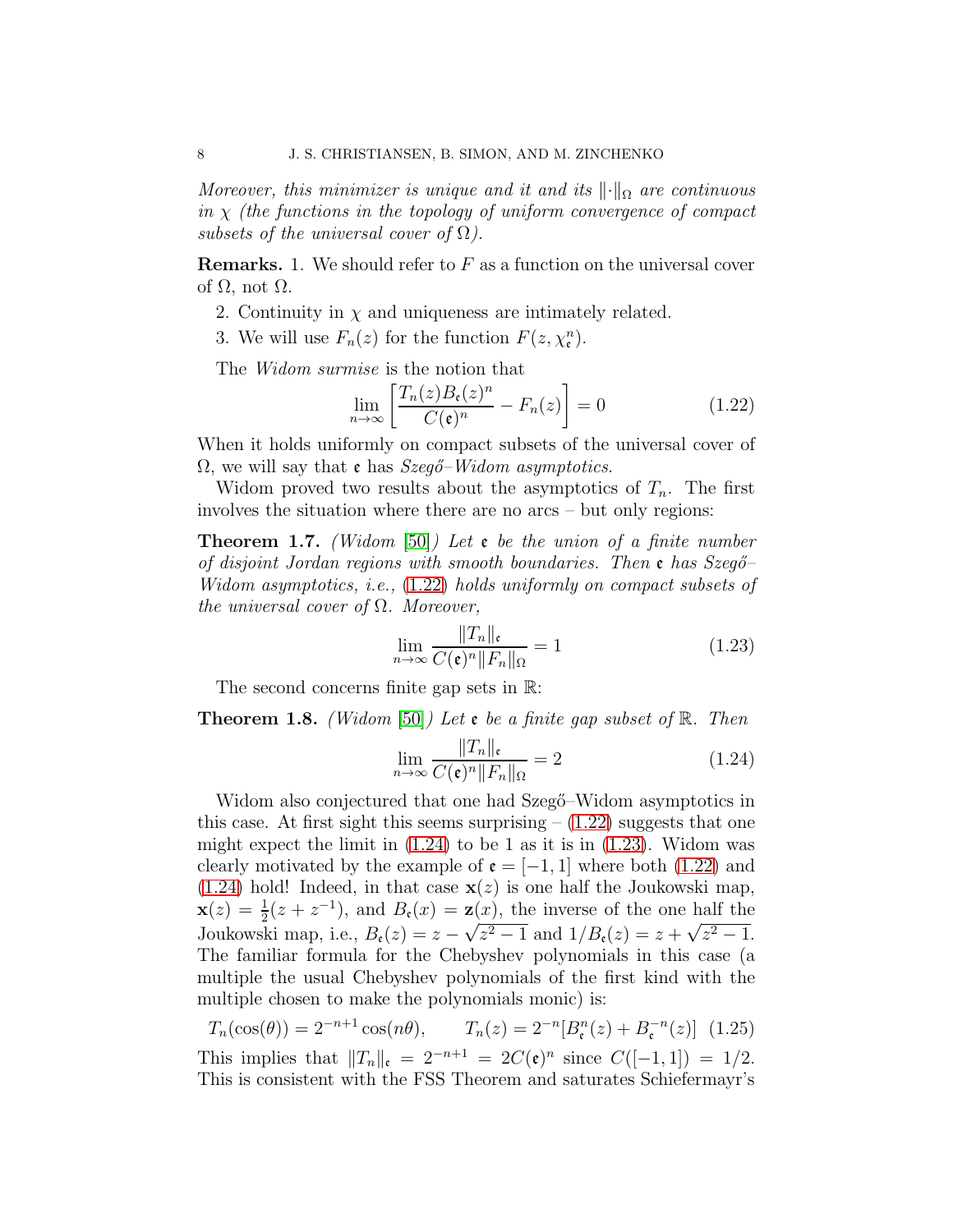bound [\(1.12\)](#page-3-1). Since [\(1.20\)](#page-5-1) holds and  $G_{\mathfrak{e}}$  is 0 (resp.  $> 0$ ) on  $\mathfrak{e}$  (resp. off  $\mathfrak{e}$ ), we have that  $|B_{\mathfrak{e}}|$  is 1 (resp. < 1) on  $\mathfrak{e}$  (resp. off  $\mathfrak{e}$ ). Thus off  $\mathfrak{e}$ , only  $B_{\epsilon}^{-n}$  contributes to the asymptotics while on  $\epsilon$ , there are points with  $B_{\epsilon}(z) = 1$  so both terms contribute and the norm is twice as large as one might have expected. This explains where Widom's conjecture came from. Our second main result here is a proof of this conjecture:

<span id="page-8-1"></span>Theorem 1.9. *The Chebyshev polynomials for any finite gap set in* R *have Szeg˝o–Widom asymptotics.*

The hard work for this result was already done by Widom in proving Theorems [1.6](#page-6-0) and [1.8](#page-7-0) and in our apriori result Theorem [1.4.](#page-4-1) It seems to us reasonable to think that any Parreau–Widom subset (perhaps with the additional requirement that the direct Cauchy theorem holds – see the discussion in section 3 of Christiansen [\[7\]](#page-26-10)), of  $\mathbb R$  has Szeg $\ddot{\circ}$ –Widom asymptotics. The main issue is extending Theorems [1.6](#page-6-0) and [1.8](#page-7-0) to that case. Besides these results, we exploit the connection of Chebyshev polynomials to the spectral theory of periodic Jacobi matrices which we present in Section [2.](#page-8-0) In Section [3](#page-17-0) we discuss several results about root asymptotics and we prove Theorem [1.4](#page-4-1) in Section [4](#page-19-0) and Theorem [1.9](#page-8-1) in Section [5.](#page-20-0)

As an aside we note that the limit 2 in [\(1.24\)](#page-7-2) is special to the case of  $\mathfrak{e} \subset \mathbb{R}$  even though Widom had conjectured the limit was 2 as long as there was at least one arc (and not just regions) included among the Jordan arcs and regions. Indeed, for the case where  $\epsilon$  is a connected subset of the unit circle, the limit has been computed by Thiran–Detaille [\[40\]](#page-28-7) who find it is always strictly between 1 and 2 if the connected set is a proper, non-empty subset. Moreover, Totik– Yuditskii [\[48\]](#page-28-8) have shown the lim sup is strictly less than 2 if at least one Jordan region is included among the components of a set  $\epsilon$  of Widom's class and Totik [\[46\]](#page-28-9) has shown the lim inf is strictly bigger than 1 if at least one Jordan arc is included among the components of a set e of Widom's class. But it still seems to us a reasonable, albeit difficult, conjecture that every set of Widom's class has Szegő–Widom asymptotics.

We would like to thank V. Totik and P. Yuditskii for useful communications. J.S.C. and M.Z. would like to thank D. Ramakrishnan and T. Soifer for the hospitality of Caltech where much of this work was done.

### 2. Periodic Sets

<span id="page-8-0"></span>In this section, we'll see the important role played by the sets,  $e_n$ , of [\(1.3\)](#page-2-0) and the related sets:

<span id="page-8-2"></span>
$$
\stackrel{\circ}{\mathfrak{e}}_{n} \equiv T_{n}^{-1}((-\|T_{n}\|_{\mathfrak{e}}, \|T_{n}\|_{\mathfrak{e}})) \tag{2.1}
$$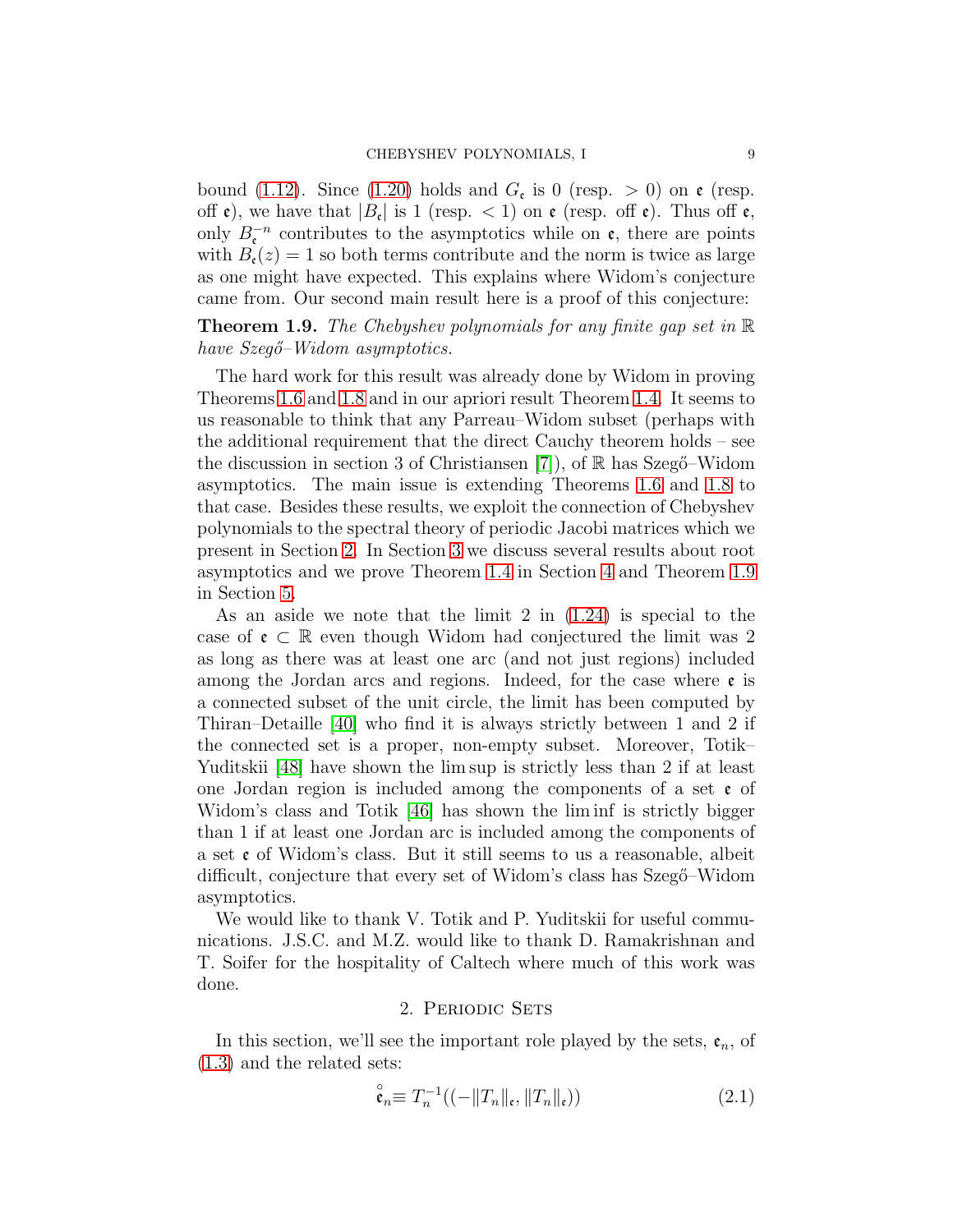Clearly, by the definition of  $T_n$  and  $\mathfrak{e}_n$ , we have that

<span id="page-9-0"></span>
$$
\mathfrak{e} \subset \mathfrak{e}_n \tag{2.2}
$$

We will see that the set  $e_n$  determines many properties of  $T_n$ . In particular,

<span id="page-9-1"></span>
$$
||T_n||_{\mathfrak{e}} = 2C(\mathfrak{e}_n)^n \tag{2.3}
$$

which, by  $(2.2)$ , implies Schiefermayr's bound,  $(1.12)$ . If  $B_n$  is short for  $B_{\mathfrak{e}_n}$ , we'll also prove (indeed, we'll use this to prove  $(2.3)$ )

<span id="page-9-2"></span>
$$
\frac{2T_n(z)}{\|T_n\|_{\mathfrak{e}}} = B_n(z)^n + B_n(z)^{-n} \tag{2.4}
$$

Given our discussion of Szegő–Widom asympotics for  $\mathfrak{e} = [-1, 1]$ , it should not be a surprise that [\(2.4\)](#page-9-2) is a significant part of our proof of Theorem [1.9.](#page-8-1)

The equilibrium measure for  $\mathfrak{e}_n$  which we'll denote  $\rho_n$  will also play a role. We'll prove that, for any gap  $K$  of  $\epsilon$ , one has that

<span id="page-9-3"></span>
$$
\rho_n(K) \le 1/n \tag{2.5}
$$

which will be the key to our proof of Theorem [1.4.](#page-4-1)

An interesting further fact concerns the weight that  $\rho_n$  gives to components of  $\mathfrak{e}_n$ . We will call a compact set  $\mathfrak{g} \subset \mathbb{R}$  a *period-n set* if and only if each connected component of  $\mathfrak g$  has harmonic measure  $k/n$  for some  $k \in \{1, \ldots, n\}$  (which, of course implies that  $\mathfrak g$  has at most n components and so is a finite gap set). We will prove that any  $\mathfrak{e}_n$  is a period-n set and that conversely, if  $\epsilon$  is a period-n set, then it is its own  $\mathfrak{e}_n$ .

The name "period- $n$  set" comes from the fact that these sets are precisely the spectra of two-sided periodic Jacobi matrices. The original proofs we had for some of the results we just described used the theory of such matrices and we have kept some of the terminology. While we will prove these results here using only the alternation theorem and some potential theory, we'll end the section with a brief indication of the approach that relies on the fact that  $2T_n / ||T_n||_{\mathfrak{e}}$  is the discriminant of a periodic Jacobi matrix.

We are not the first ones to note the special properties of polynomials, P, for which  $P^{-1}([-A, A]) \subset \mathbb{R}$ . Their use is implicit in much of the work on the theory of periodic Schrödinger operators and Jacobi matrices as we'll explain at the end of this section. In the orthogonal polynomial community, there is an initial work of Geronimo–Van Assche [\[14\]](#page-26-11) and important follow-up of Peherstorfer [\[22,](#page-27-10) [23,](#page-27-11) [24,](#page-27-12) [25\]](#page-27-13) and Totik [\[41,](#page-28-10) [42,](#page-28-11) [44,](#page-28-3) [45\]](#page-28-12).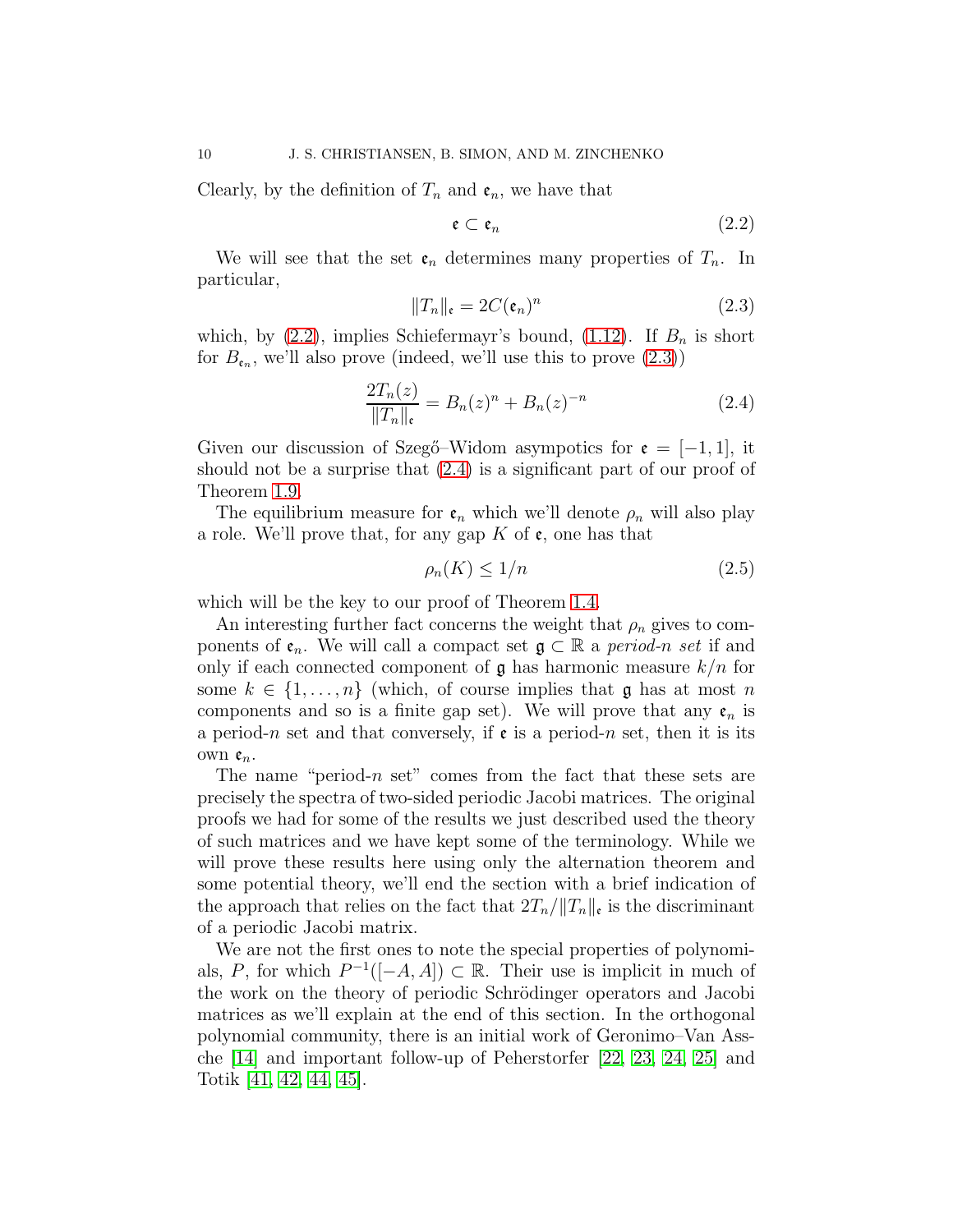**Theorem 2.1.** Let **c** be an infinite, compact subset of  $\mathbb{R}$ ,  $T_n$  its nth *Chebyshev polynomial and let*  $\mathfrak{e}_n$  *and*  $\mathfrak{e}_n$  *be given respectively by* [\(1.3\)](#page-2-0) *and* [\(2.1\)](#page-8-2)*. Then there exist*  $\alpha_1 < \beta_1 \leq \alpha_2 < \dots \beta_j \leq \alpha_{j+1} \dots < \beta_n$  so *that*

<span id="page-10-0"></span>
$$
\stackrel{\circ}{\mathfrak{e}}_{n} = \bigcup_{j=1}^{n} (\alpha_{j}, \beta_{j}), \qquad \mathfrak{e}_{n} = \bigcup_{j=1}^{n} [\alpha_{j}, \beta_{j}] \qquad (2.6)
$$

*Moreover on*  $(\alpha_j, \beta_j)$ *, we have that*  $(-1)^{n-j}T'_n(x) > 0$ ,  $\{\alpha_1, \beta_n\} \in \mathfrak{e}$  and *for each*  $j = 1, ..., n - 1$ *, at least one of*  $\beta_j$  *and*  $\alpha_{j+1}$  *lie in* **e**.

*Proof.* As we noted in the consequences of the alternation theorem, for any  $\gamma \in (-||T_n||_{\epsilon}, ||T_n||_{\epsilon})$  all n solutions of  $T_n(x) = \gamma$  are simple and lie in cvh( $\mathfrak{e}$ ). This implies the claimed structure for  $\hat{\mathfrak{e}}_n$  and  $\mathfrak{e}_n$ , [\(2.6\)](#page-10-0) and the derivative condition. The  $\alpha$ 's and  $\beta$ 's are all the solution of  $T_n(x) = \pm \|T_n\|_{\mathfrak{e}}$  so the remainder of the theorem is a restatement of the alternation theorem. the alternation theorem.

We will call  $[\alpha_j, \beta_j] = \mathfrak{e}_n^{(j)}$ , the *jth band* of  $\mathfrak{e}_n$ . Define

<span id="page-10-1"></span>
$$
\Delta_n(z) \equiv \frac{2T_n(z)}{\|T_n\|_{\mathfrak{e}}} \tag{2.7}
$$

so that  $e_n$  is exactly the set where  $-2 \leq \Delta_n(x) \leq 2$  and  $\Delta_n$  takes values in  $\mathbb{C} \setminus [-2,2]$  on  $\mathbb{C} \setminus \mathfrak{e}_n$ . The Joukowski map  $z \mapsto z + z^{-1}$  takes  $\mathbb D$  oneone to  $\mathbb{C} \setminus [-2,2]$  and ∂D two-one to  $[-2,2]$  so its functional inverse  $z \mapsto \frac{z}{2} - \sqrt{\left(\frac{z}{2}\right)}$  $(\frac{z}{2})^2 - 1$  maps  $(\mathbb{C} \cup {\infty}) \setminus [-2, 2]$  to  $\mathbb{D}$ . The numerical inverse of this,  $z \mapsto \frac{z}{2} + \sqrt{\left(\frac{z}{2}\right)}$  $(\frac{z}{2})^2 - 1$ , thus maps  $(\mathbb{C} \cup {\infty}) \setminus [-2, 2]$  to  $(\mathbb{C} \cup {\infty}) \setminus \overline{\mathbb{D}}$ . It follows that

$$
\frac{\Delta_n(z)}{2} + \sqrt{\left(\frac{\Delta_n(z)}{2}\right)^2 - 1} \tag{2.8}
$$

maps  $\Omega_n \equiv (\mathbb{C} \cup {\infty}) \setminus \mathfrak{e}_n$  to  $(\mathbb{C} \cup {\infty}) \setminus \overline{\mathbb{D}}$ . If we take the log of the absolute value of this nonvanishing analytic function, we get a strictly positive harmonic function on  $\mathbb{C} \setminus \mathfrak{e}_n$ . Since this function approaches 0 as one approaches  $e_n$  and is  $n \log |z| + O(1)$  near  $\infty$ , we have proven the first assertion in:

**Theorem 2.2.** Let **e** be an infinite compact subset of  $\mathbb{R}$ ,  $T_n$  its nth *Chebyshev polynomial,*  $\Delta_n$  *given by* [\(2.7\)](#page-10-1) *and let*  $\mathfrak{e}_n$  *be given by* [\(1.3\)](#page-2-0). *Then the Green's function,*  $G_n$ *, of*  $e_n$  *is given by:* 

<span id="page-10-2"></span>
$$
G_n(z) = \frac{1}{n} \log \left| \frac{\Delta_n(z)}{2} + \sqrt{\left(\frac{\Delta_n(z)}{2}\right)^2 - 1} \right| \tag{2.9}
$$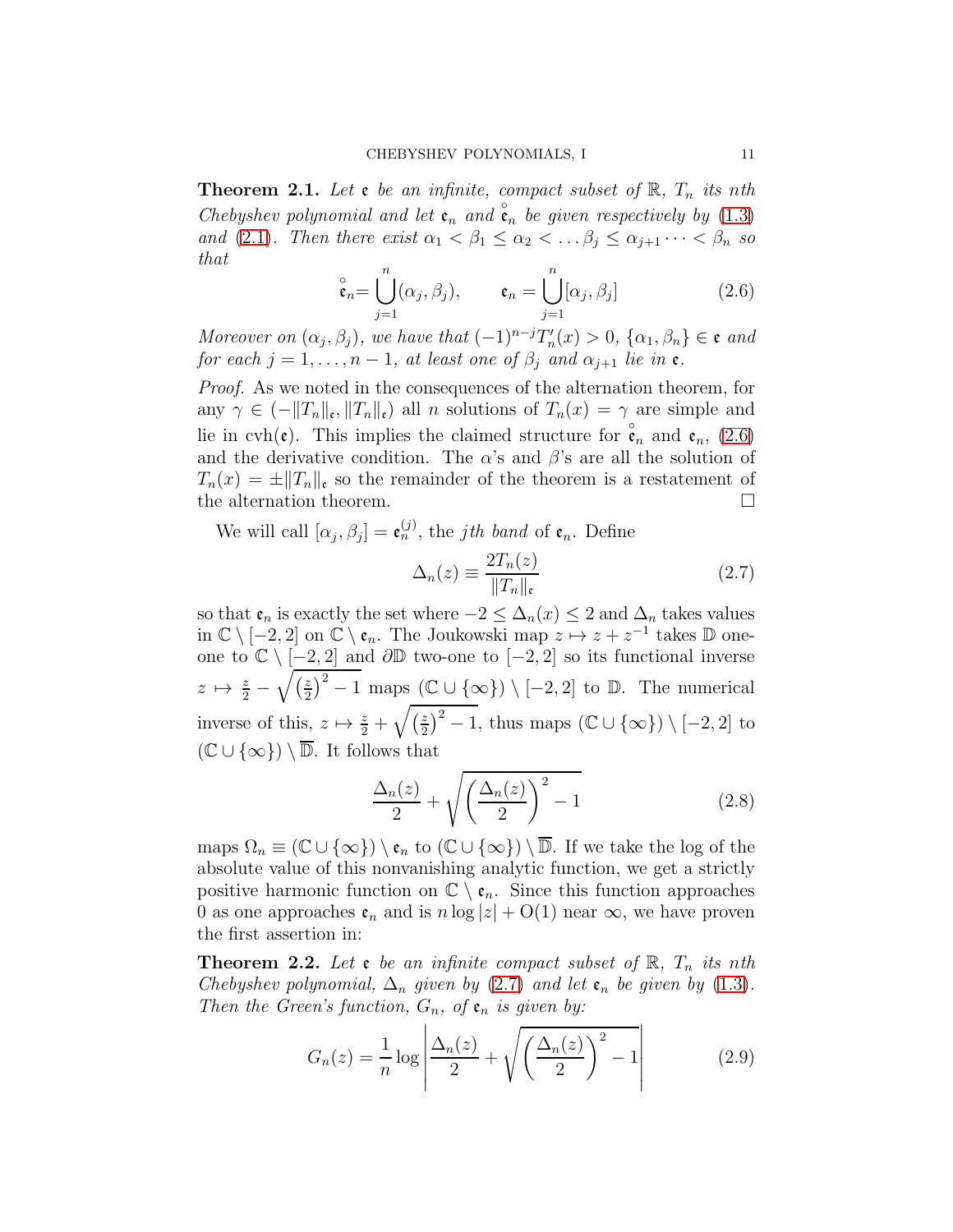<span id="page-11-0"></span>*Moreover, we have that:*

$$
B_n(z)^n = \frac{\Delta_n(z)}{2} - \sqrt{\left(\frac{\Delta_n(z)}{2}\right)^2 - 1}
$$
  
\n
$$
B_n(z)^{-n} = \frac{\Delta_n(z)}{2} + \sqrt{\left(\frac{\Delta_n(z)}{2}\right)^2 - 1}
$$
\n(2.10)

*and* [\(2.4\)](#page-9-2) *and* [\(2.3\)](#page-9-1) *hold.*

*Proof.* We proved [\(2.9\)](#page-10-2) above. By that formula, the absolute value of the right-hand side of the second equation in [\(2.10\)](#page-11-0) is  $\exp(nG_e(z))$ . Since this expression is analytic on  $\Omega_n \setminus \{ \infty \}$  and is  $Cz^n + O(z^{n-1})$  with  $C > 0$  there, it must be  $B_n(z)^{-n}$ . The first equation in [\(2.10\)](#page-11-0) holds since both sides are inverses of the two sides of the second equation, which we have just proven. Adding the two equations in [\(2.10\)](#page-11-0) and using  $(2.7)$ , we get  $(2.4)$ .

By [\(1.10\)](#page-3-3),  $B_n(z)^{-n} = z^n C(\mathfrak{e}_n)^{-n} + O(z^{n-1})$ ; we see that  $\Delta_n(z) =$  $z^n C(\mathfrak{e}_n)^{-n} + O(z^{n-1})$  also. By [\(2.7\)](#page-10-1) and the fact that  $T_n$  is monic, we obtain  $(2.3)$ .

Since  $\mathfrak{e} \subset \mathfrak{e}_n$ , we have that  $C(\mathfrak{e}) \leq C(\mathfrak{e}_n)$ , so [\(2.3\)](#page-9-1) immediately implies Schiefermayr's Theorem, [\(1.12\)](#page-3-1).

Next, we turn to the form of the equilibrium measure,  $\rho_n$ , for  $\mathfrak{e}_n$ . We note that  $\Delta_n$  runs monotonically from  $-2$  to  $+2$  or vice versa. We have that:

<span id="page-11-2"></span>**Theorem 2.3.** *In each band of*  $\mathfrak{e}_n$ , *define*  $\theta(x) \in [0, \pi]$  *by* 

$$
\Delta_n(x) = 2\cos(\theta(x))\tag{2.11}
$$

*Then*

<span id="page-11-1"></span>
$$
d\rho_n(x) = (\pi n)^{-1} |\theta'(x)| dx \tag{2.12}
$$

*In particular, each band has*  $\rho_n$ -measure  $1/n$ . If  $\eta_j \in \mathfrak{e}_n^{(j)}$  is the zero of  $T_n$  in  $\mathfrak{e}_n^{(j)}$ , then each of  $[\alpha_j, \eta_j]$  and  $[\eta_j, \beta_j]$  has  $\rho_n$ -measure  $1/2n$ .

We will not give a formal proof of this result. The final sentence is an immediate consequence of [\(2.12\)](#page-11-1) given that  $\Delta_n$  runs monotonically from 2 to  $-2$  or from  $-2$  to 2 on a band, so that  $\theta$  runs monotonically from 0 to  $\pi$  or from  $\pi$  to 0. [\(2.12\)](#page-11-1) is well known in the mathematical physics literature obtained from the theory of discriminants. For ex-ample, Simon [\[33\]](#page-27-14) has two proofs of it – one as Theorem 5.3.8 and one as Theorem 5.4.8. A quick proof is to apply the operator  $\partial$  of [\(1.16\)](#page-4-2)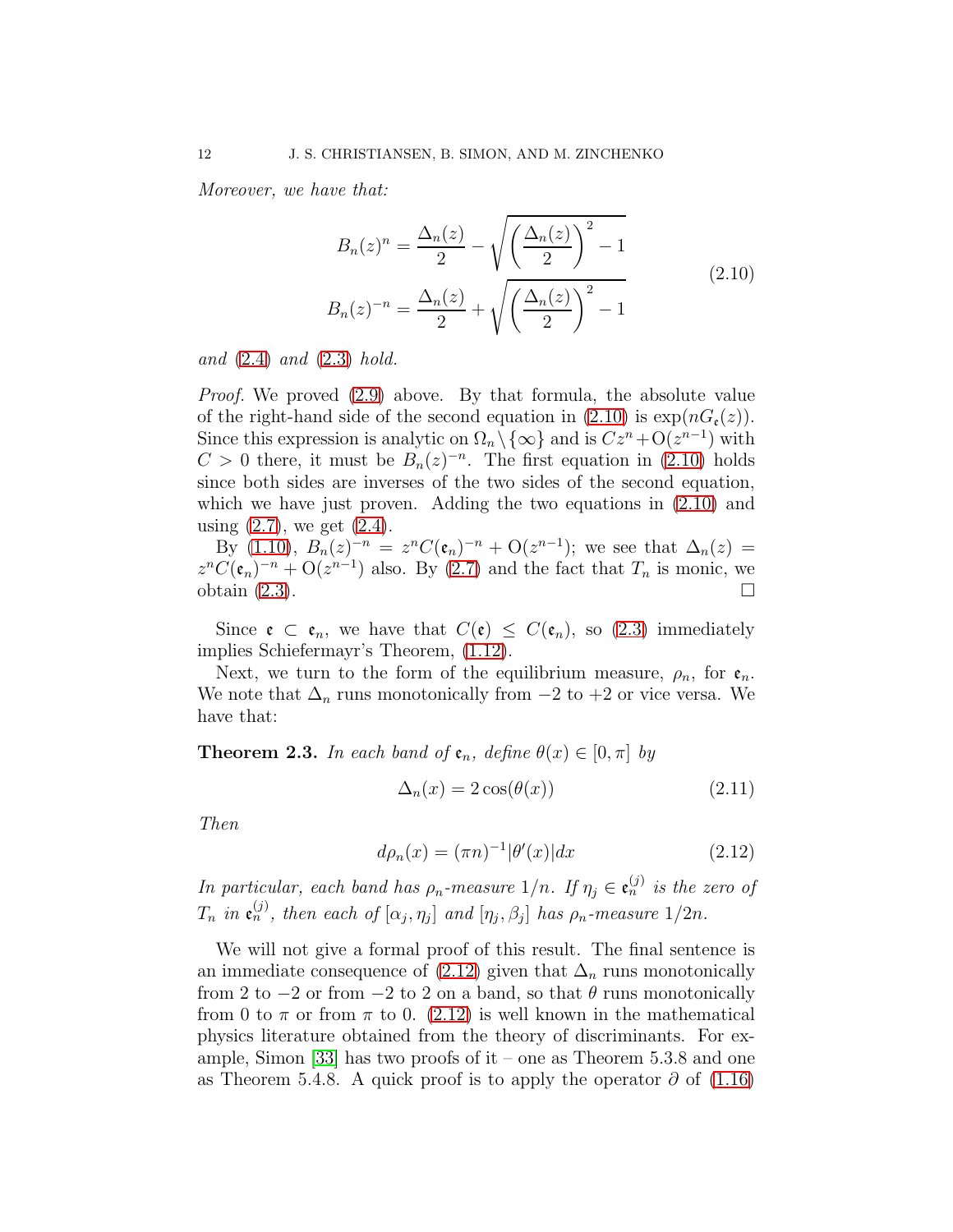to [\(2.9\)](#page-10-2), using [\(1.17\)](#page-4-3) to get

<span id="page-12-0"></span>
$$
\int \frac{d\rho_n(x)}{x-z} = \frac{1}{n} \frac{\Delta'_n(z)}{\sqrt{\Delta_n(z)^2 - 4}} \tag{2.13}
$$

Taking imaginary parts of both sides, one gets [\(2.12\)](#page-11-1) by noting the boundedness of this imaginary part and computing its boundary value. The square root on the right of [\(2.13\)](#page-12-0) is pure imaginary on  $\mathfrak{e}_n$ . One needs to track carefully its phase from the square root singularity which is compensated in the ratio by the change of the sign of  $\Delta'_{n}$  from band to band. This immediately implies a strong form of [\(2.5\)](#page-9-3).

<span id="page-12-3"></span>**Theorem 2.4.** Let K be a gap of **c**. Then  $(2.5)$  holds. If  $T_n$  has no *zero in* K, then  $1/n$  *can be replaced by*  $1/2n$ *. Moreover,*  $K \cap \mathfrak{e}_n$ *, if non-empty, is a single interval.*

**Remarks.** 1. When  $\mathfrak{e}$  is a finite gap set, it is an implicit result of Sodin-Yuditskii [\[35\]](#page-27-0) and explicit result of Peherstorfer [\[22,](#page-27-10) [24\]](#page-27-12) that each gap contains no more than one band.

2. The interval mentioned in the last sentence may be closed (if the band is entirely in  $K$ ), half open (if one end of the intersection is an end-point of  $K$ ), or open (if the intersection is all of  $K$ ).

3. From [\(2.13\)](#page-12-0), we deduce that  $\rho_n$  is a.c. with respect to dx and

<span id="page-12-1"></span>
$$
d\rho_n(x) = w_n(x)dx, \qquad w_n(x) = \frac{1}{\pi n} \frac{|\Delta'_n(x)|}{\sqrt{4 - \Delta_n(x)^2}} \tag{2.14}
$$

for  $x \in \mathfrak{e}_n$ 

*Proof.* Suppose that  $\mathfrak{e}_n^{(j)} \cap K \neq \emptyset$ . Since K is connected and at least one of  $\beta_j$  or  $\alpha_{j+1}$  lies in  $\mathfrak{e}$ , we conclude that K is disjoint from all the  $\mathfrak{e}_n^{(k)}$  for  $k > j$ . Similarly, K is disjoint from all the  $\mathfrak{e}_n^{(k)}$  for  $k < j$ . Thus K contains at most one band, so  $(2.5)$  follows from Theorem [2.3.](#page-11-2) If  $T_n$ has no zero in K, at most half a band lies in K and we get the improved 1/2*n* result. Since  $K \cap \mathfrak{e}_n$ , if non-empty, is a single band, we get the single interval claim.  $\Box$ single interval claim.

Theorem [2.3](#page-11-2) has another immediate consequence:

# **Theorem 2.5.**  $e_n$  *is a period-n set.*

Our penultimate result in this section is a converse to this result. We need two preliminaries:

<span id="page-12-2"></span>**Theorem 2.6.** *Suppose that*  $[\alpha, \beta]$  *is a connected component of a compact set*  $\mathfrak{e} \subset \mathbb{R}$ *. Then:*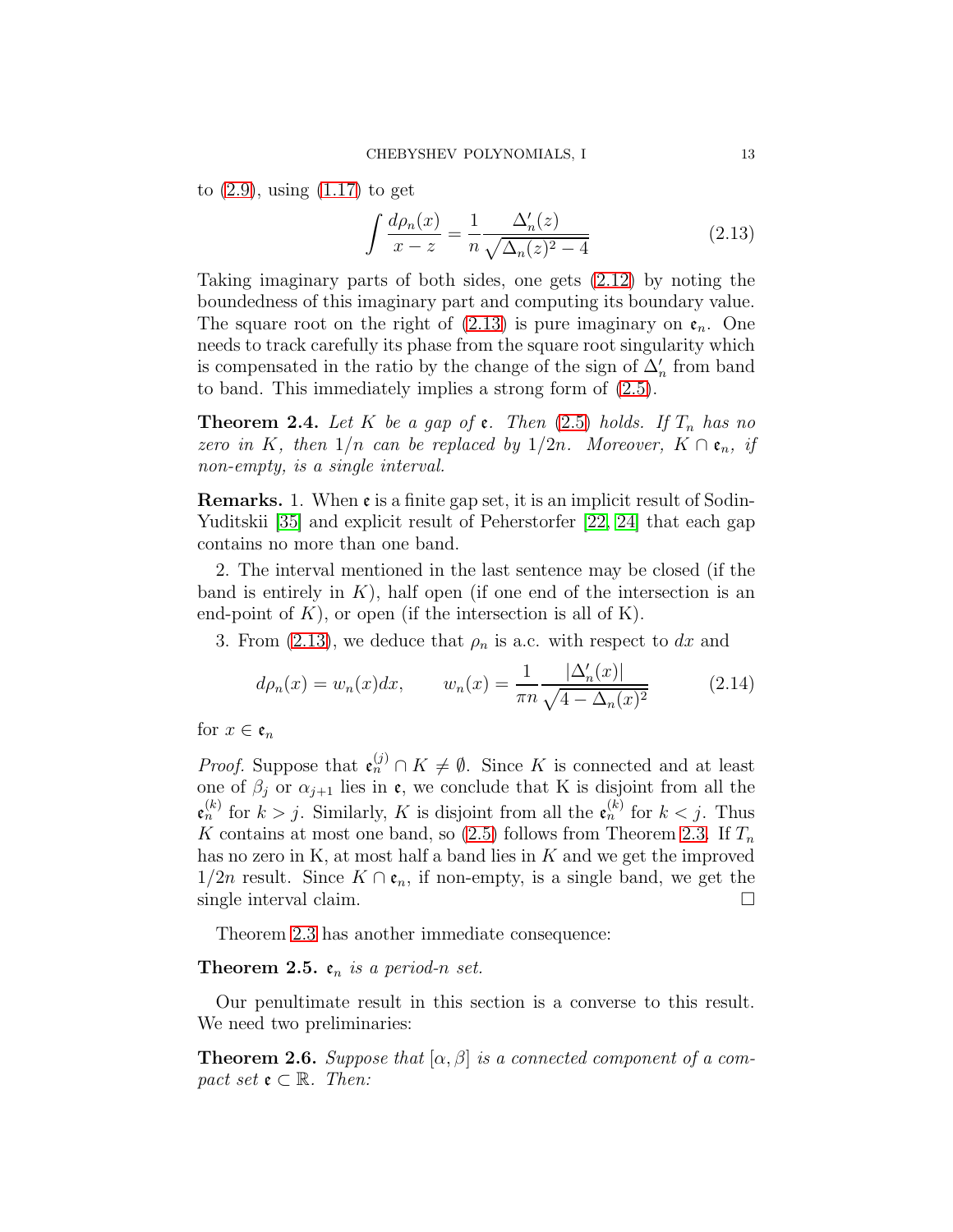- (a)  $G_{\epsilon}$  has an analytic continuation across  $(\alpha, \beta)$ , *i.e.*, there is an *analytic function in a neighborhood,* N, of  $(\alpha, \beta)$  whose real part *agrees with*  $G_{\epsilon}$  *on*  $\{z \in N \mid \text{Im}(z) > 0\}$ *.*  $G_{\epsilon}$  *vanishes everywhere on*  $(\alpha, \beta)$  *and is continuous on*  $\mathbb{C}_{\pm} \cup (\alpha, \beta)$ *.*
- (b) *If*  $\partial$  *is given by* [\(1.16\)](#page-4-2)*, then*  $h(z) \equiv \sqrt{(z-\alpha)(\beta-z)} \partial G_{\epsilon}$  has *an analytic continuation across*  $[\alpha, \beta]$ *, i.e., there is an analytic function in a neighborhood,*  $N_1$ *, of*  $[\alpha, \beta]$  *which agrees with* h *on*  $\{z \in N_1 | \text{Im}(z) > 0\}.$
- (c) *We have that*

$$
d\rho_{\mathfrak{e}} \upharpoonright [\alpha, \beta] = \frac{q(x)}{\sqrt{(x-\alpha)(\beta-x)}} dx \tag{2.15}
$$

*where*  $q(x) > 0$  *on*  $(\alpha, \beta)$  *and continuous on*  $[\alpha, \beta]$ *.* 

(d) Suppose that  $\mathfrak{e} = \bigcup_{k=1}^p [a_k, b_k]$ . Let  $\{c_k\}_{k=1}^{p-1}$  be the critical points of  $G_{\epsilon}$  where  $a_k < b_k < c_k < a_{k+1} < b_{k+1}, k = 1, \ldots, p-1$ . Then  $d\rho_{\mathfrak{e}}(x) = w(x)dx$  where, for  $x \in \mathfrak{e}$ ,

<span id="page-13-0"></span>
$$
w(x) = \frac{\frac{1}{\pi} \prod_{k=1}^{p-1} |x - c_k|}{\prod_{k=1}^{p} |(x - a_n)(x - b_k)|^{1/2}}
$$
(2.16)

Remarks. 1. We note the compatibility of [\(2.14\)](#page-12-1) and [\(2.16\)](#page-13-0). For the leading coefficient of  $\Delta'_{n}$  is n times that of  $\Delta_{n}$  canceling the  $1/n$ yielding a formula like [\(2.16\)](#page-13-0) but with the product over all the zeros of  $\Delta'_n$  in the numerator and over all band edges in the denominator. At a closed gap,  $4 - \Delta_n^2$  has a double zero and  $\Delta'_n$  a single so they cancel and  $(2.16)$  results in the special case where  $\epsilon$  is a period-n set.

2. (d) is, as we'll note, equivalent to a product formula for  $2\partial G_{\epsilon}$ . This formula can be found, for example, as (5.4.88) in Simon [\[33\]](#page-27-14).

3. [\(2.18\)](#page-14-1) below is not literally true but is a bit of poetry because  $Q(x) = 1$  above cvh(c), so the integral in [\(2.18\)](#page-14-1) diverges. One can use the renormalized version of the Herglotz representation, only look at imaginary parts, or put in a cutoff. For use in proving (b), the cutoff is no problem since the remainder is analytic in a neighborhood of  $[\alpha, \beta]$ . For (d), if the upper cutoff is R above cvh( $\mathfrak{e}$ ), we get a  $\log(R-z)$  term which is  $log(R) + o(1)$  so if we absorb  $log(R)$  into redefining C, we get a limit and the argument that we give then works.

*Proof.* These results are well known to experts on potential theory and/or spectral theory of Schrödinger operators. Especially relevant are ideas of Craig [\[10\]](#page-26-12) given that  $G_{\epsilon}(x) = 0$  on  $\epsilon$  implies that  $\partial G_{\epsilon}$  is the Stieltjes transform of a measure reflectionless on  $\mathfrak{e}$ . (We caution the reader that Craig's "Green's function" is not  $G_{\mathfrak{e}}$  but  $2\partial G_{\mathfrak{e}}$ .) So we'll only sketch the details.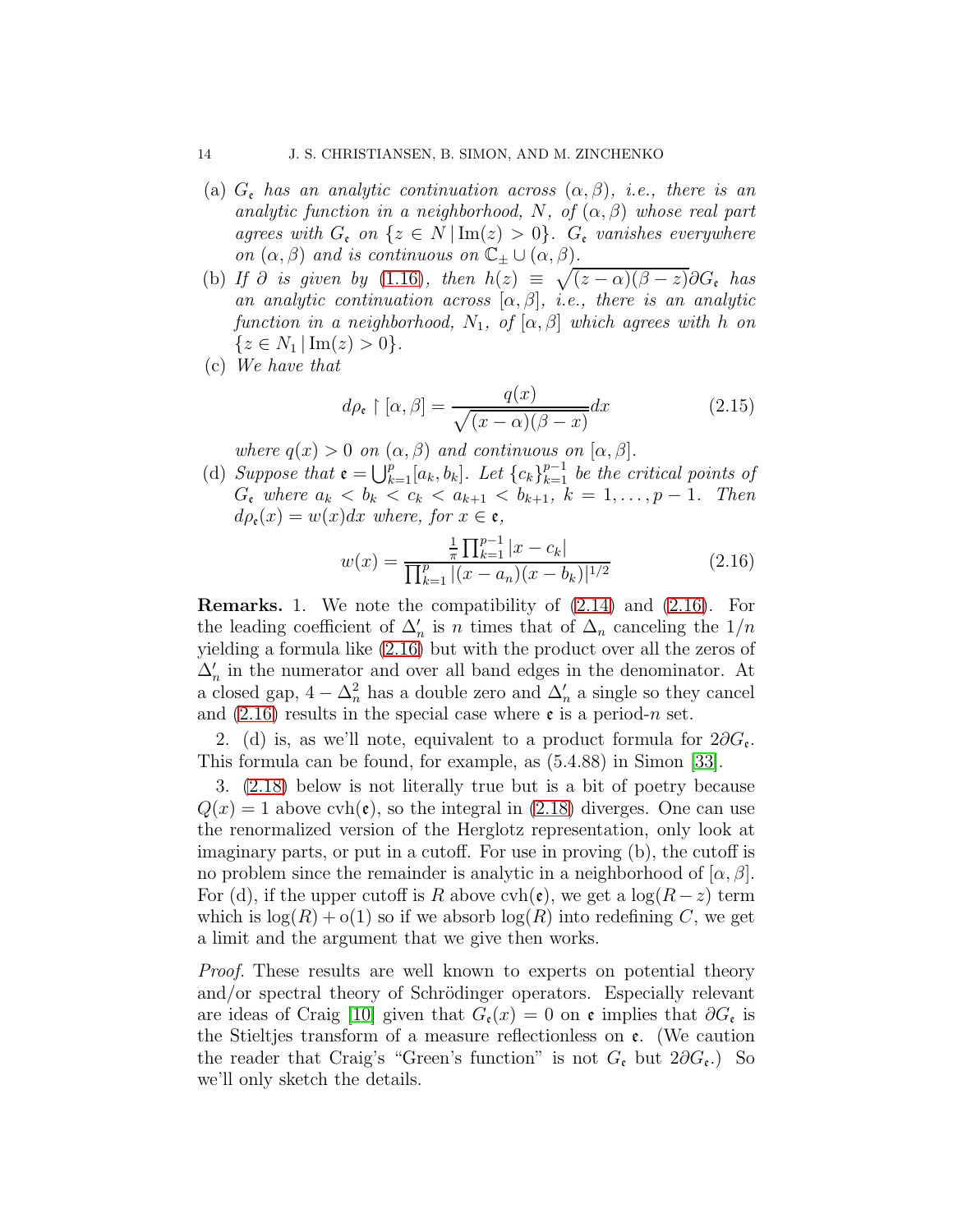Since  $G_{\epsilon}$  is a positive harmonic function on the upper half plane,  $\mathbb{C}_{+}$ , there is a Herglotz function  $f$  on  $\mathbb{C}_+$  with  $\text{Im}(f) = G_{\mathfrak{e}}$ , so we can write a Herglotz representation for it. Since  $G_{\mathfrak{e}}$  is locally bounded, the measure in this representation is absolutely continuous. Moreover, since q.e. on  $(\alpha, \beta)$ ,  $\lim_{\epsilon \downarrow 0} G_{\epsilon}(x + i\epsilon) = 0$ , this measure gives zero weight to  $[\alpha, \beta]$ which implies (a).

By differentiating the formula for  $G_{\mathfrak{e}}$  in terms the potential of  $d\rho_{\mathfrak{e}}$ , we see, by  $(1.17)$ , that:

<span id="page-14-2"></span>
$$
F(z) \equiv 2\partial G_{\epsilon}(z) = \int \frac{d\rho_{\epsilon}(x)}{x - z} \tag{2.17}
$$

(a) implies that F is analytic across  $(\alpha, \beta)$  and  $\text{Re}(F(x)) = 0$  there. Thus we can use ideas of Craig [\[10\]](#page-26-12) to write a Herglotz representation for  $log(F)$ :

<span id="page-14-1"></span>
$$
\log(F(z)) = C + \int \frac{Q(x)dx}{x - z} \tag{2.18}
$$

where C is a real constant and  $Q(x) = \frac{1}{\pi} \lim_{\epsilon \downarrow 0} \text{Arg}(F(x+i\epsilon))$ . It follows that  $Q(x) = 1/2$  on  $(\alpha, \beta)$  and is either identically 0 or identically 1 just below  $\alpha$  and similarly just above  $\beta$ . Exponentiating [\(2.18\)](#page-14-1) implies (b) which easily leads to (c) with  $q(x) \geq 0$ . To see that  $q(x) > 0$ , we note that the Herglotz representation [\(2.18\)](#page-14-1) implies that  $\text{Im}(\log(F(z)) - \frac{\pi}{2})$ 2 goes to zero as  $(\alpha, \beta)$  is approached from the upper half plane. By the strong reflection principle,  $log(F(z))$  has continuous boundary values, so in particular F has no zeros on  $(\alpha, \beta)$ . Since  $\text{Re}(F) = 0$  there, we see that  $\text{Im}(F)$  is non-vanishing there.

To get (d), we use the representation [\(2.18\)](#page-14-1) (noting that  $Q(x)$  is  $1/2$ on each  $(a_j, b_j)$ ,  $-1$  on  $(b_p, \infty)$  and on each  $(b_j, c_j)$  and 1 on  $(-\infty, a_1)$ and each  $(c_j, a_{j+1})$  to get a product formula for F. This is equivalent to the formula for  $w$  by the integral representation in  $(2.17)$  and the theory of boundary values of Stieltjes transforms. (The constant C in  $(2.18)$  is determined by the  $-1/z$  asymptotics of F.)

<span id="page-14-0"></span>**Theorem 2.7.** *If*  $\mathfrak{e} \subset \mathbb{C}$  *is compact and*  $\gamma$  *is any rectifiable curve in*  $\mathbb{C} \setminus \mathfrak{e}$ *, then,*  $\Delta_{\gamma}(B_{\mathfrak{e}})$ *, the change in phase of*  $B_{\mathfrak{e}}$  *in going around*  $\gamma$ *, is given by*

<span id="page-14-3"></span>
$$
\Delta_{\gamma}(B_{\mathfrak{e}}) = \exp\left(-2\pi i \int N(\gamma, x) d\rho_{\mathfrak{e}}(x)\right) \tag{2.19}
$$

*where*  $N(\gamma, x)$  *is the winding number of*  $\gamma$  *around x. In particular, if* γ *winds once around* g ⊂ e *and around no other points of* e*, then the multiplicative change of phase of*  $B_e$  *around*  $\gamma$  *is* exp( $-2\pi i \rho_e(\mathfrak{g})$ ).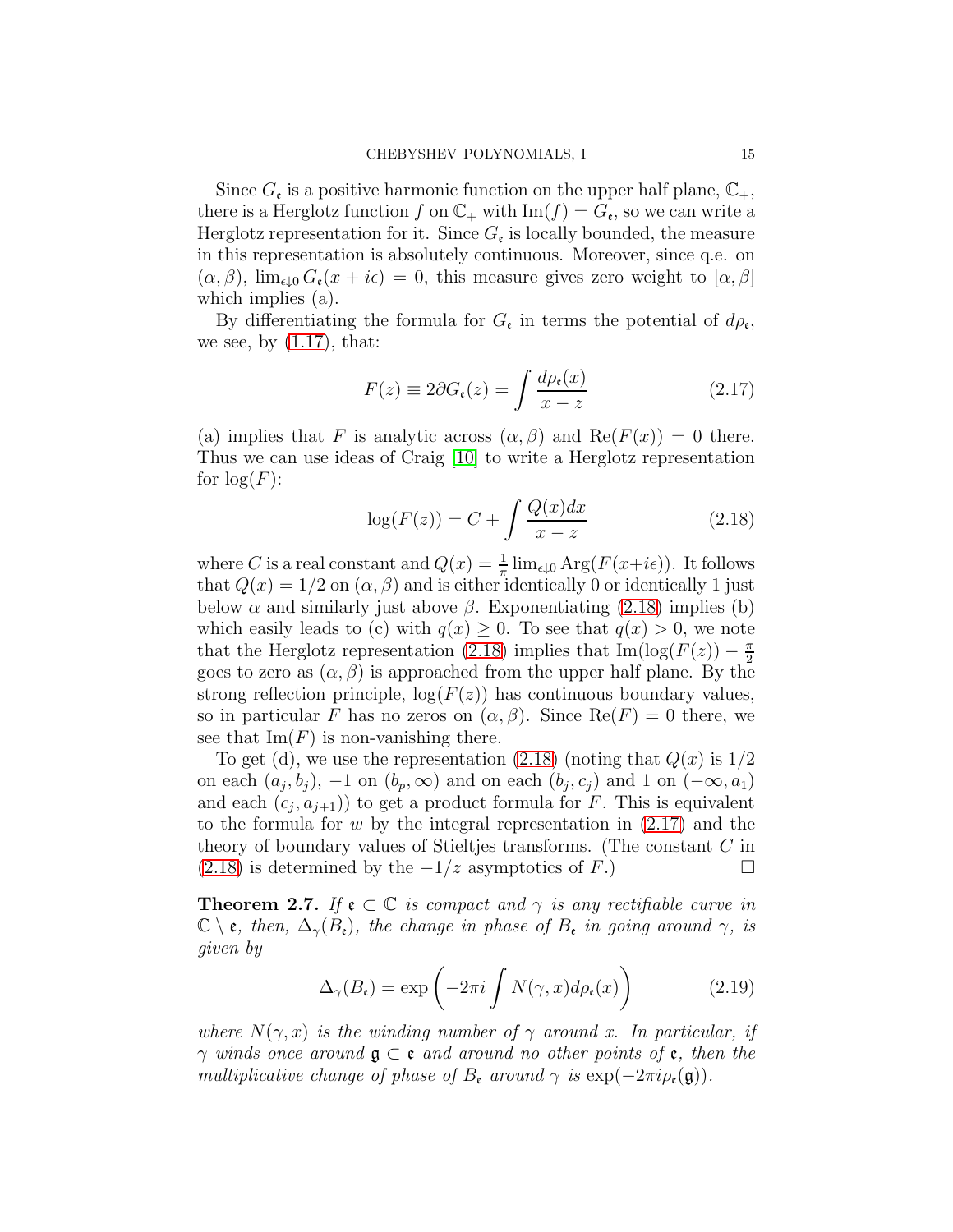*Proof.* Applying 2∂ to both sides of  $log(|B_{\epsilon}|) = -G_{\epsilon}$ , using the formula  $(1.8)$  for  $G_{\mathfrak{e}}$  in terms of  $\rho_{\mathfrak{e}}$  and  $(1.17)$ , we get that

$$
B'_{\mathfrak{e}}(z)B_{\mathfrak{e}}^{-1}(z) = \int \frac{d\rho_{\mathfrak{e}}(x)}{x - z} \tag{2.20}
$$

where one needs an easy argument to justify interchanging the derivative and integral. Multiplying by  $(2\pi i)^{-1}$  and doing the contour integral, one gets [\(2.19\)](#page-14-3) after interchanging the integrals and using the formula for  $N(\gamma, x)$  as a contour integral.

<span id="page-15-1"></span>**Theorem 2.8.** Let  $\mathfrak{e} \subset \mathbb{R}$  be a period-n set. Then for  $k = 1, 2, \ldots$ ,  $\epsilon$  *is the set where its Chebyshev polynomial,*  $T_{kn}$ *, takes its values in*  $[-\|T_{kn}\|_{\mathfrak{e}}, \|T_{kn}\|_{\mathfrak{e}}], \ i.e., \ \mathfrak{e}_{kn} = \mathfrak{e}.$ 

**Remark.** It is easy to see that if  $S_n$  is the Chebyshev polynomial for [−1, 1] (which is the classical Chebyshev polynomial of the first kind up to a constant), then for the  $e$ 's of this theorem, one has that  $T_{kn} = ||T_n||_{\mathfrak{e}}^k S_k(T_n/||T_n||_{\mathfrak{e}}).$ 

*Proof.* By Theorem [2.7,](#page-14-0) the argument of  $B_{\epsilon}^{n}$  changes by an integral multiple of  $2\pi$  as one goes around any connected component of  $\mathfrak{e}$  so it defines a function analytic in  $\mathbb{C}\backslash\mathfrak{e}$ . Since this function is real on R near  $+\infty$ , we have on  $\mathbb{C}\setminus\mathfrak{e}$  that  $B_{\mathfrak{e}}^n(\bar{z})=\overline{B_{\mathfrak{e}}^n(z)}$ . Moreover, by Theorem [2.6,](#page-12-2) this function is continuous as  $\epsilon$  is approached from one or the other side of  $\epsilon$  and has magnitude 1 there. This shows that

$$
P_n(z) \equiv C(\mathfrak{e})^n \left( B_{\mathfrak{e}}^n(z) + B_{\mathfrak{e}}^{-n}(z) \right) \tag{2.21}
$$

is continuous across the interior of  $\epsilon$  and so analytic there. The end points of the intervals are thus removable singularities since  $P_n$  is bounded there by Theorem [2.6.](#page-12-2) It follows that  $P_n$  is an entire function and, by the asymptotics,  $(1.21)$ , of  $B_{\epsilon}$ , it is a monic polynomial of degree n.

Since  $|B_{\mathfrak{e}}| = 1$  on  $\mathfrak{e}$ , we have that  $||P_n||_{\mathfrak{e}} \leq 2C(\mathfrak{e})^n$ , so by Schiefer-mayr's inequality, [\(1.12\)](#page-3-1), and uniqueness of the minimizer,  $P_n$  is  $T_n$ . Since  $|B_{\mathfrak{e}}| < 1$  on  $\mathbb{C} \setminus \mathfrak{e}$ , we see that  $\mathfrak{e}_n = \mathfrak{e}$  as claimed. This proves the  $k = 1$  part of the Theorem. But any period-n set is also a period-kn set.

Our final result in this section proves a minimality property of  $\mathfrak{e}_n$ .

Theorem 2.9. *Let*  $\mathfrak{e} \subset \mathbb{R}$ *. Then for any period-n set,*  $\mathfrak{g} \supset \mathfrak{e}$ *, we have that*

<span id="page-15-0"></span>
$$
C(\mathfrak{e}_n) \le C(\mathfrak{g}) \tag{2.22}
$$

*with equality if and only if*  $\mathfrak{g} = \mathfrak{e}_n$ *.*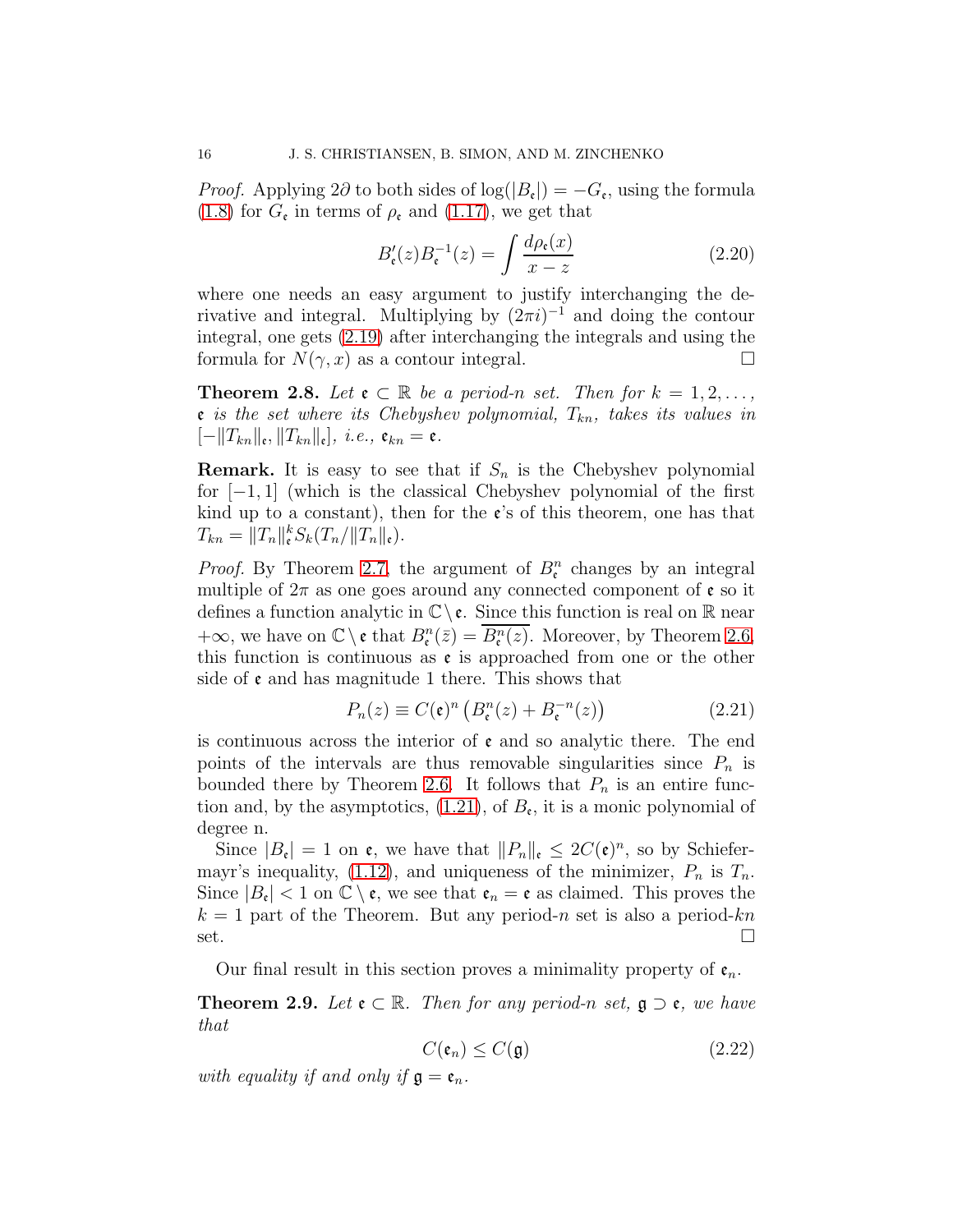*Proof.* Let  $H_n$  be the *n*th Chebyshev polynomial for  $\mathfrak{g}$ . Since  $H_n$  is monic, we have that

<span id="page-16-0"></span>
$$
2C(\mathfrak{e}_n) = ||T_n||_{\mathfrak{e}} \le ||H_n||_{\mathfrak{e}} \le ||H_n||_{\mathfrak{g}} = 2C(\mathfrak{g}) \tag{2.23}
$$

proving [\(2.22\)](#page-15-0). If one has equality in [\(2.22\)](#page-15-0), then one has equality in the first inequality in [\(2.23\)](#page-16-0), so  $T_n = H_n$  which implies, by Theorem [2.8](#page-15-1) and the definition of  $\mathfrak{e}_n$ , that  $\mathfrak{g} = \mathfrak{e}_n$ .

The results of this section can be understood from a spectral theory point of view. We end this section with a description of this connection to periodic Jacobi matrices – one place to find the details of the theory of such matrices is Chapter 5 of Simon [\[33\]](#page-27-14). We consider two-sided sequences  $\{a_j, b_j\}_{j=-\infty}^{\infty}$  with  $a_j > 0, b_j \in \mathbb{R}$  and so that for some  $p > 0$ and all  $j$  in  $\mathbb Z$ 

$$
a_{j+p} = a_j, \t b_{j+p} = b_j \t (2.24)
$$

We define doubly infinite tridiagonal matrices,  $J$ , with  $b_j$  along the diagonal and  $a_j$  on the principle subdiagonals (so that row k has nonzero elements  $a_{k-1}$   $b_k$   $a_k$  with  $b_k$  in column k).

For  $z \in \mathbb{C}$  fixed, we are interested in solutions,  $\{u_j\}_{j=-\infty}^{\infty}$ , of

$$
a_j u_{j+1} + b_j u_j + a_{j-1} u_{j-1} = z u_j \tag{2.25}
$$

We study the *p*-step transfer (aka update) matrix:

$$
M_p(z) \begin{pmatrix} u_1 \\ a_0 u_0 \end{pmatrix} = \begin{pmatrix} u_{p+1} \\ a_p u_p \end{pmatrix}
$$
 (2.26)

We put  $a$ 's in the bottom component so that the one step matrix 1  $a_j$  $\int z-b_j -1$  $a_j^2$  0 ) has determinant 1 and thus  $\det(M_p(z)) = 1$ .

In terms of the first and second kind orthogonal polynomials for Jacobi parameters  $\{a_n, b_n\}_{n=1}^{\infty}$ , as defined in Section 3.2 of [\[33\]](#page-27-14),

$$
M_p(z) = \begin{pmatrix} p_p(z) & -q_p(z) \\ a_p p_{p-1}(z) & -a_p q_{p-1}(z) \end{pmatrix}
$$
 (2.27)

The *discriminant*, ∆(z), defined by

$$
\Delta(z) = \text{Tr}(M_p(z)) = p_p(z) - a_p q_{p-1}(z)
$$
\n(2.28)

is a (real) polynomial of degree exactly  $p$ . Given the recursion relations for  $p_i(z)$  or the form of the one step transfer matrix, we see that  $\Delta(z)$ is a polynomial of degree p with leading coefficient  $(a_1 \cdots a_p)^{-1}$ .

If  $M_p(z)$  has an eigenvalue  $\lambda$ , it is easy to see the difference equation has a (Floquet) solution obeying  $u_{j+mp} = \lambda^m u_j$  for all  $m \in \mathbb{Z}$ . Since  $\det(M_p(z)) = 1$ , if  $\lambda \neq \pm 1$ , we get two linearly independent solutions, so if  $|\lambda| \neq 1$ , all solutions are exponentially growing at  $\infty$  and/or at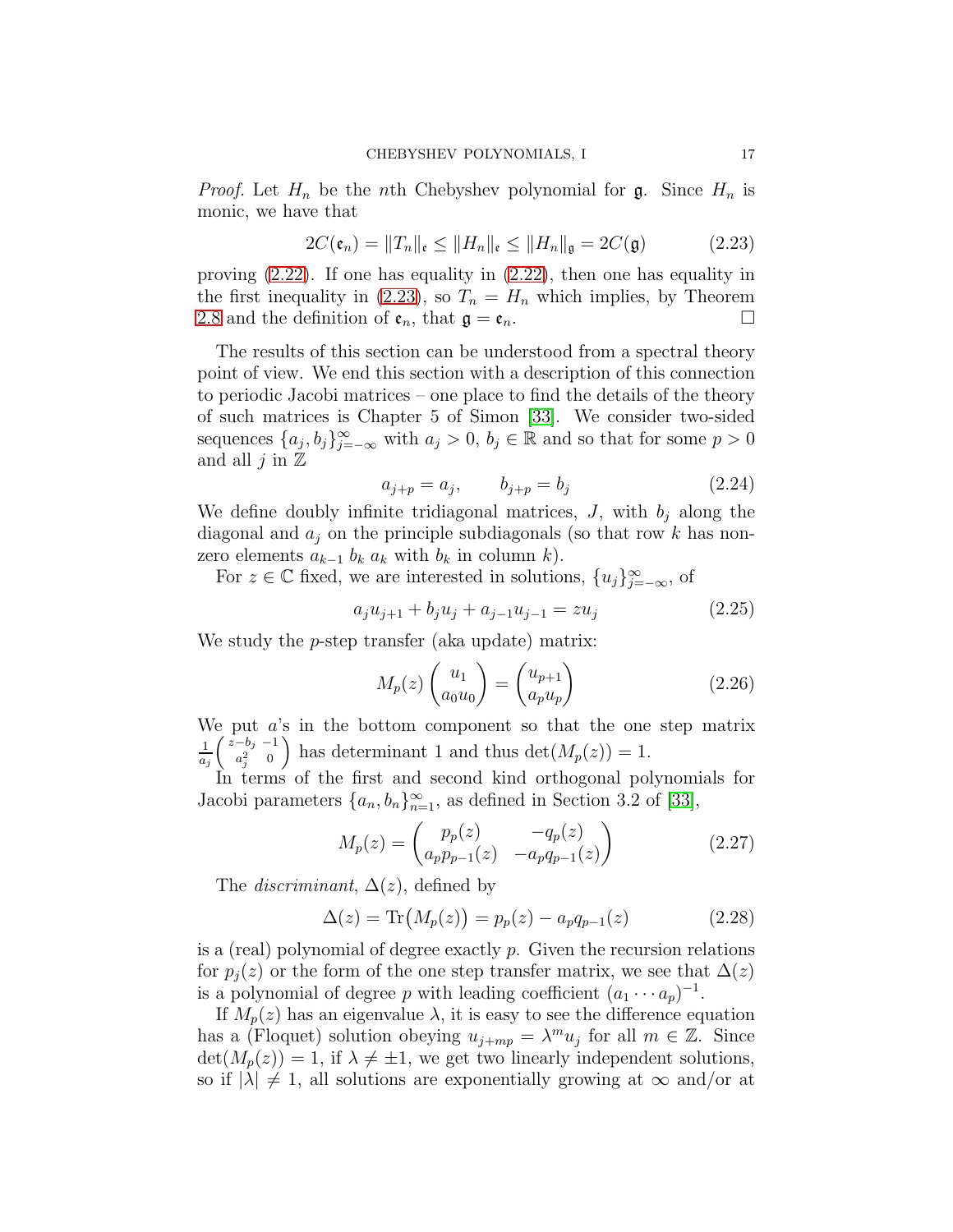$-\infty$ . On the other hand, if  $|\lambda| = 1$ , there is a bounded solution. Note that  $M_p(z)$  has an eigenvalue with  $|\lambda|=1$  if and only if  $\Delta(z) \in [-2,2]$ .

Since it is known that the spectrum of  $J$  is the closure of the set of z's for which there are polynomially bounded solutions (Schnol's Theorem), we conclude that  $\text{spec}(J) = \Delta^{-1}([-2, 2])$ . Since J is selfadjoint, we have that  $\Delta^{-1}([-2, 2]) \subset \mathbb{R}$ .

If  $f(z)$  is an entire function real on the real axis and  $f'(x_0) = 0$ for  $x_0 \in \mathbb{R}$ , because of the local structure of analytic functions, there will be non-real z's near  $x_0$  with  $f(z)$  a real value near  $f(x_0)$ . Thus  $\Delta^{-1}([-2, 2]) \subset \mathbb{R}$  implies that

$$
\Delta(x) \in (-2,2) \Rightarrow \Delta'(x) \neq 0
$$

Therefore, between successive points where  $\Delta(x_0) = \pm 2$  and where  $\Delta(x_1) = \pm 2$ ,  $\Delta(x)$  is strictly monotone and  $\Delta$  is a bijection. It follows that  $\Delta$  has an alternating set in  $\mathfrak{e} = \Delta^{-1}([-2, 2])$ . Therefore,  $a_1 \cdots a_p \Delta$ is the Chebyshev polynomial for  $\mathfrak{e} = \mathfrak{e}_p$ . It is known that J has purely absolutely continuous spectrum of multiplicity 2, which implies that the half line operator is regular in the sense of Stahl–Totik [\[37\]](#page-28-13) so one has that  $(a_1 \cdots a_p)^{1/p} = C(\mathfrak{e})$  and the density of zeros is  $d\rho_{\mathfrak{e}}$ . In the spectral theory literature, the density of zeros is called the density of states and it is well known that each "band" of the spectrum has density  $1/n$ .

From a spectral theory point of view, the fact that every period- $n$  set has a discriminant follows from the fact that such a set is the spectrum of a periodic Jacobi matrix. Indeed, if  $\ell$  is the number of gaps of a period-n set, then one constructs an  $\ell$  dimensional torus of such periodic matrices. For any finite gap set there is an isospectral torus which can be constructed as reflectionless Jacobi matrices (see Remling [\[27\]](#page-27-15)), or as minimal Herglotz functions (see our paper [\[8\]](#page-26-9)) or using Hardy spaces of character automorphic functions (see Sodin–Yuditskii [\[36\]](#page-27-9)). The elements of the isospectral torus are almost periodic with frequencies generated by the harmonic measures of the components of the finite gap set and so periodic with period  $n$  if all these measures are of the form  $k/n$ .

#### 3. Root Asymptotics

<span id="page-17-0"></span>In this section, before turning to our two main theorems in the final sections, we make a comment on the FSS theorem and a remark on a Theorem of Saff–Totik concerning root asymptotics of the Chebyshev polynomials of any arbitrary infinite, compact set  $\mathfrak{e} \subset \mathbb{C}$ . The first concerns the following theorem of Totik: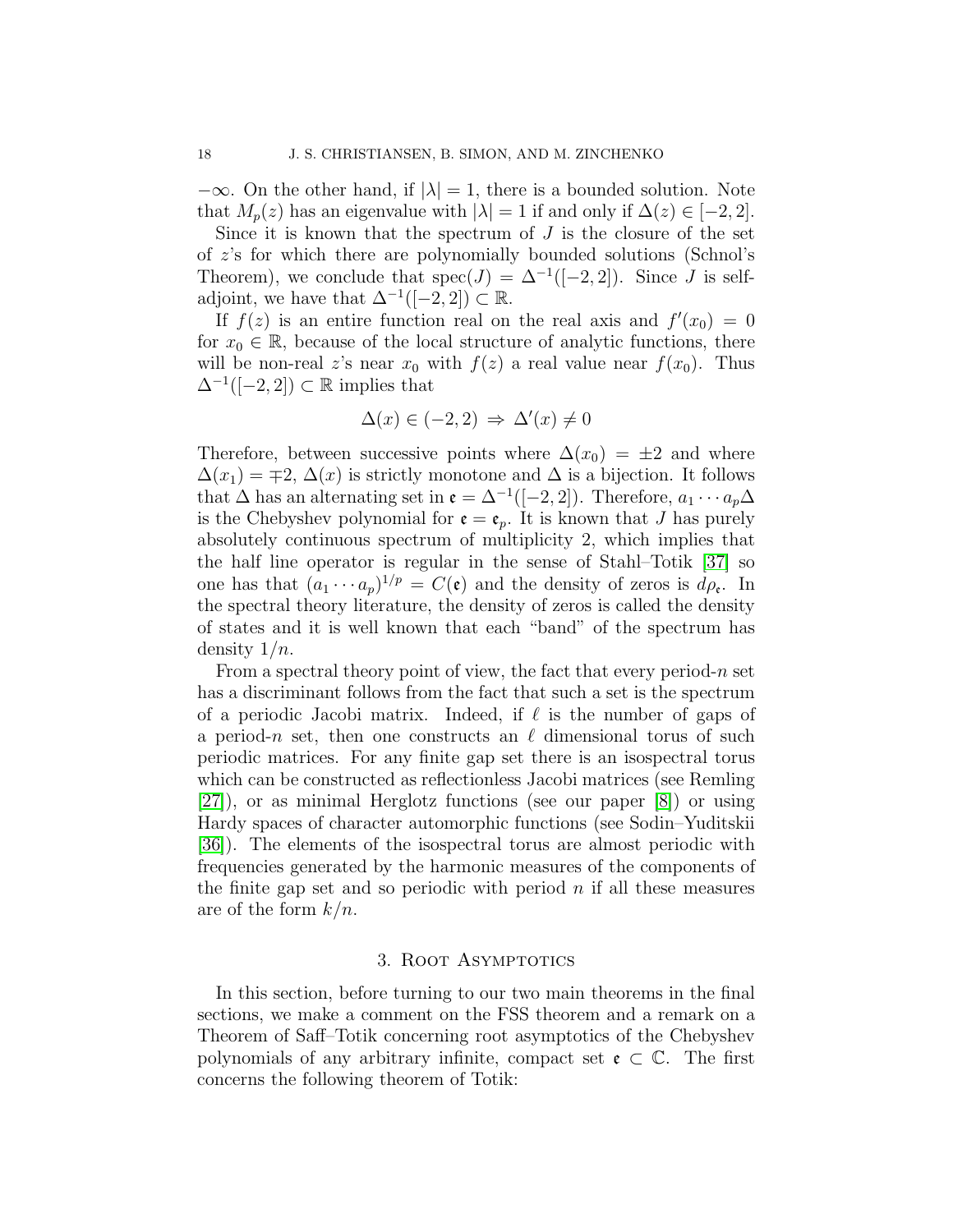<span id="page-18-0"></span>**Theorem 3.1.** *(Totik* [\[41\]](#page-28-10)*) Given any infinite, compact subset*  $\mathfrak{e} \subset \mathbb{R}$ *, there exist period-n sets*  $\mathfrak{g}_n \supset \mathfrak{e}$  *so that* 

<span id="page-18-1"></span>
$$
\lim_{n \to \infty} C(\mathfrak{g}_n) = C(\mathfrak{e}) \tag{3.1}
$$

Remarks. 1. This is useful because one can use polynomial mappings to extend some results from  $[-1, 1]$  to period-*n* sets and then this theorem to extend the result to general sets in  $\mathbb{R}$ . Polynomial inequalities have been obtained by Totik using this method (see his review article [\[45\]](#page-28-12)) and, using this method, Lubinsky's approach [\[18\]](#page-27-16) to universality for the CD kernel has been extended from [−1, 1] to general compact sets in  $\mathbb R$  by Simon [\[32\]](#page-27-17) and Totik [\[43\]](#page-28-14).

2. A stronger result is known for finite gap sets – namely, if  $\epsilon$  has  $\ell$  gaps, then for  $n \geq \ell$ ,  $\mathfrak{g}_n$  can be picked to also have exactly  $\ell$  gaps. Indeed, this is how Totik proved Theorem [3.1.](#page-18-0) This stronger result has been discovered and proven independently by several different authors  $[28, 20, 3, 24, 41].$  $[28, 20, 3, 24, 41].$  $[28, 20, 3, 24, 41].$  $[28, 20, 3, 24, 41].$  $[28, 20, 3, 24, 41].$  $[28, 20, 3, 24, 41].$ 

Our point here is to note the following:

*Theorem [3.1](#page-18-0) is equivalent to the FSS Theorem*

Totik informed us that he knew this but it seems not to be in the literature. To see that  $FSS \Rightarrow$  Theorem [3.1,](#page-18-0) note that one can take  $\mathfrak{g}_n = \mathfrak{e}_n$  and use [\(2.3\)](#page-9-1) and [\(1.13\)](#page-3-5) plus  $2^{1/n} \to 1$  to get [\(3.1\)](#page-18-1). Conversely, given Theorem [3.1](#page-18-0) and [\(2.22\)](#page-15-0), we see that [\(3.1\)](#page-18-1) holds for  $\mathfrak{g}_n = \mathfrak{e}_n$ . Then  $(2.3)$  and  $2^{1/n} \to 1$  implies  $(1.13)$ .

Our other result on root asymptotics is:

**Theorem 3.2.** For any compact set,  $\mathfrak{e} \subset \mathbb{C}$ ,

$$
|T_n(z)|^{1/n} \to C(\mathfrak{e}) \exp(G_{\mathfrak{e}}(z)) = \exp(-\Phi_{\mathfrak{e}}(z))
$$
 (3.2)

*uniformly on compact subsets of*  $\mathbb{C} \setminus \text{cvh}(\mathfrak{e})$ *.* 

Remarks. 1. This theorem is not new. It appears in Saff–Totik [\[29\]](#page-27-20) as Theorem 3.9 in the more general context of weighted Chebyshev polynomials.

2. Our proof is different. They first control the density of zeros and use that to prove this result; shortly, we'll go in the other direction.

*Proof.* Recall the Bernstein–Walsh Lemma, which says that, for any polynomial, P, of degree n, and any compact set  $\mathfrak{e} \subset \mathbb{C}$ , and so for  $T_n$ , one has that for all  $z \in \mathbb{C}$ 

<span id="page-18-2"></span>
$$
|T_n(z)| \le ||T_n||_{\mathfrak{e}} \exp(nG_{\mathfrak{e}}(z))
$$
\n(3.3)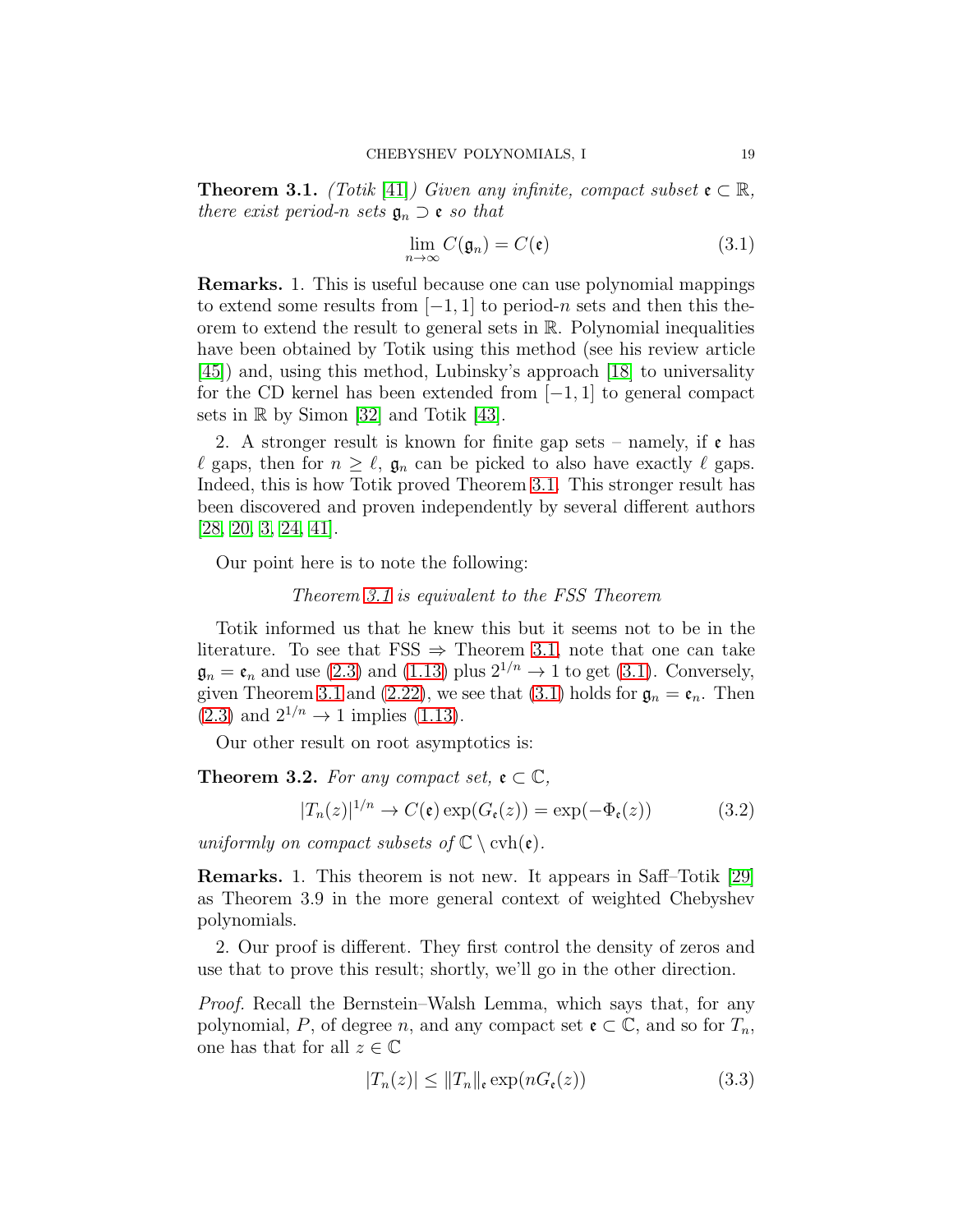Taking nth roots and using  $C(\mathfrak{e}) = \exp(-R(\mathfrak{e}))$ , we get that

$$
|T_n(z)|^{1/n} \le Y(n) \exp(-\Phi_{\mathfrak{e}}(z)), \qquad Y(n) \equiv ||T_n||_{\mathfrak{e}}^{1/n} / C(\mathfrak{e}) \qquad (3.4)
$$

Fejér's theorem [\[12\]](#page-26-14) says that all the zeros of  $T_n$  lie in  $\operatorname{cvh}(\mathfrak{e})$  so on  $\widetilde{\Omega} \equiv (\mathbb{C} \cup {\infty}) \setminus \mathrm{cvh}(\mathfrak{e}),$  we have that

$$
h_n(z) \equiv \log(Y(n)) - \Phi_{\mathfrak{e}}(z) - \frac{1}{n} \log(|T_n(z)|)
$$
 (3.5)

are non-negative harmonic functions with  $h_n(\infty) = \log(Y(n))$ . By the FFS Theorem,  $Y(n) \to 1$ , so by Harnack's inequality,  $h_n$  goes to zero, uniformly on compact subsets of  $\tilde{\Omega}$ . uniformly on compact subsets of  $\Omega$ .

Standard methods of going from root asymptotics to control on the density of zeros (see, for example [\[37,](#page-28-13) [31\]](#page-27-4)) imply the following result (which is a special case of Theorem 4.7 of [\[29\]](#page-27-20)):

<span id="page-19-2"></span><span id="page-19-0"></span>**Theorem 3.3.** Let  $\mathfrak{e} \subset \mathbb{R}$  be compact. Then the density of zeros mea*sures for*  $T_n$  *converge to the equilibrium measure for*  $\varepsilon$ *.* 

## 4. TOTIK-WIDOM BOUNDS

*Proof of Theorem [1.4.](#page-4-1)* Consider the function

$$
h(z) \equiv G_{\mathfrak{e}}(z) - G_{\mathfrak{e}_n}(z) \tag{4.1}
$$

This function is harmonic on  $(\mathbb{C}\cup\{\infty\})\setminus\mathfrak{e}_n$ . h is harmonic at  $\infty$  since the  $log(|z|)$  terms cancel and one can use the removable singularities theorem. One has that

<span id="page-19-1"></span>
$$
h(\infty) = R(\mathfrak{e}) - R(\mathfrak{e}_n) = \log \left[ \frac{C(\mathfrak{e}_n)}{C(\mathfrak{e})} \right]
$$
(4.2)

Since  $d\rho_n$  is harmonic measure, [\(1.7\)](#page-3-6) holds for h. Since  $h(x) = G_{\epsilon}(x)$ on  $\mathfrak{e}_n$ , if  $\{K_j\}_{j=1}^M$  are the gaps for  $\mathfrak{e}$ , then, using  $(2.5)$ ,

$$
h(\infty) \le \sum_{j=1}^{M} \rho_n(K_j) \max_{x \in K_j} (G_{\mathfrak{e}}(x)) \le \frac{1}{n} \sum_{j=1}^{M} G_{\mathfrak{e}}(w_j)
$$
(4.3)

Since regularity of  $\mathfrak e$  implies that  $G_{\mathfrak e}$  vanishes at the ends of each gap, the maximum is taken at a critical point,  $w_j$ , and the sum is precisely the Parreau–Widom sum. Exponentiating and using  $||T_n||_{\mathfrak{e}} \leq 2C(\mathfrak{e}_n)^n$ and [\(4.2\)](#page-19-1), we get the result, [\(1.18\)](#page-4-4).

Remarks. 1. Because of the final assertion in Theorem [2.4,](#page-12-3) one can replace  $PW(\mathfrak{e})$  in [\(1.18\)](#page-4-4) by  $\frac{1}{2}PW(\mathfrak{e})+\frac{1}{2}S_n$  where  $S_n$  is the sum of the *n* largest values among the  $G_{\epsilon}(w_i)$ .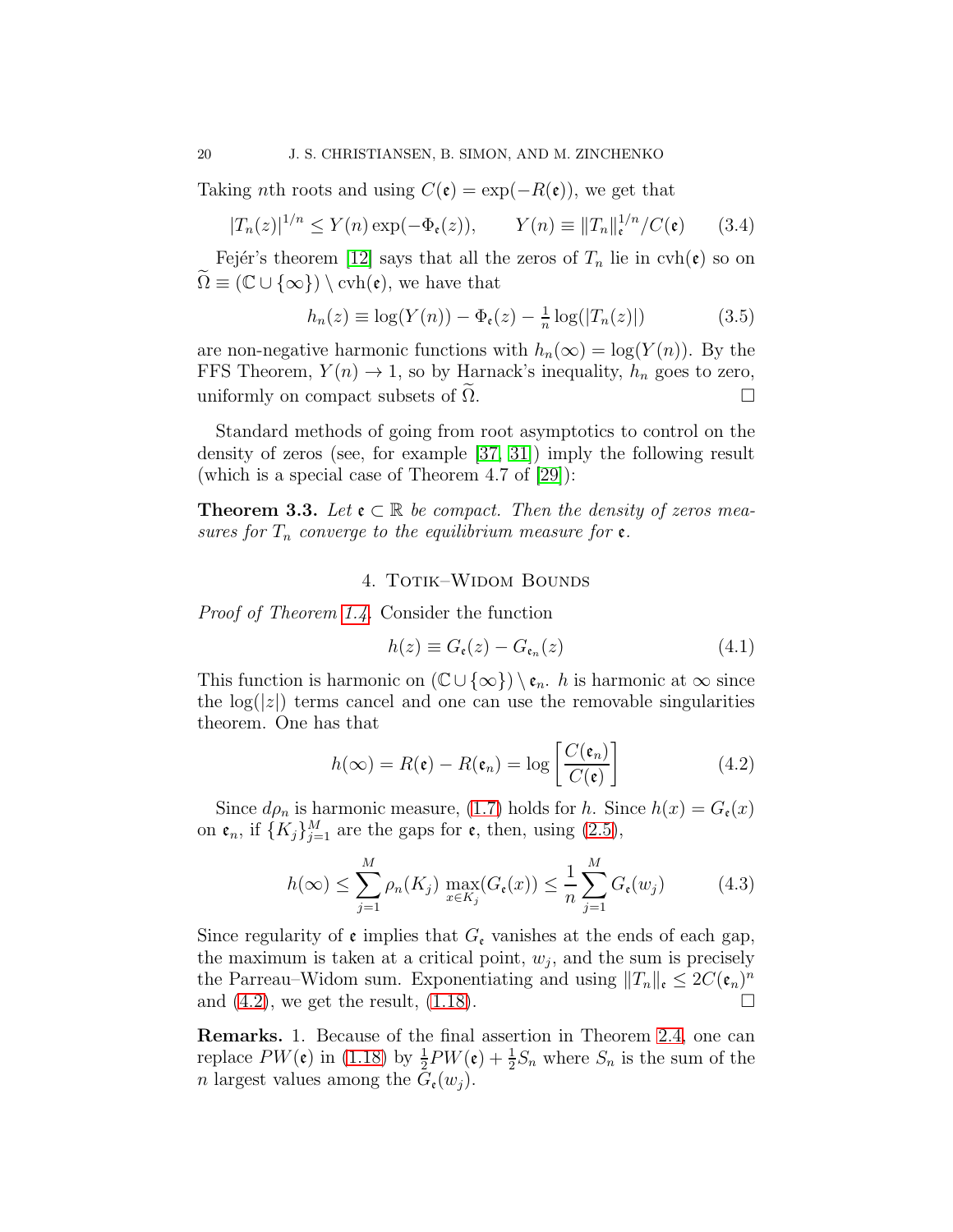2. Just as the FFS Theorem is equivalent to information about  $C(\mathfrak{e}_n)$ , so [\(1.14\)](#page-3-2) is equivalent to

<span id="page-20-1"></span>
$$
C(\mathfrak{e}_n) \le C(\mathfrak{e}) \left(1 + \frac{q}{n}\right) \tag{4.4}
$$

for some  $q$ , which is the form that Totik proved in the finite gap case. To see that  $(4.4) \Rightarrow (1.14)$  $(4.4) \Rightarrow (1.14)$ , we note that it is well known that  $(1+\frac{q}{n})^n$  is monotone increasing in *n* to  $exp(q)$ , so given  $(2.3)$ ,  $(4.4)$  implies  $(1.14)$ with  $Q = 2 \exp(q)$ . In the other direction, since

$$
e^{x} - 1 = \int_{0}^{x} e^{y} dy \le xe^{x} \text{ for } x \ge 0
$$
 (4.5)

we have for  $n\geq 1$  and  $\widetilde{Q}\geq 1$  that

$$
\widetilde{Q}^{1/n} = e^{\log(\widetilde{Q})/n} \le 1 + \frac{\log(Q)}{n} e^{\log(\widetilde{Q})/n} \le 1 + \frac{q}{n}
$$
 (4.6)

where  $q = \tilde{Q} \log(\tilde{Q})$ . This shows that given [\(2.3\)](#page-9-1), [\(1.14\)](#page-3-2) implies [\(4.4\)](#page-20-1) with  $\widetilde{Q}=Q/2$  and q as just given.

3. This seems to be the first example of an upper bound of the form  $(1.14)$  for an **e** with an infinite number of components although there have been a number of papers, as we noted, for fairly general finite component sets in  $\mathbb{C}$ . Since  $T_n$  is defined variationally, in principle, upper bounds shouldn't be hard – one need only guess a clever trial polynomial and indeed, that's what the earlier work does. Our approach uses potential theory and doesn't seem to involve a variational guess although, it might be argued that underlying [\(2.3\)](#page-9-1) is using the discriminant of  $\epsilon$  as a trial polynomial. But that's of course  $T_n$  which is not merely a trial polynomial!

### 5. Szegő–Widom Asymptotics

<span id="page-20-0"></span>In this section, we will prove Theorem [1.9](#page-8-1) settling Widom's 1969 conjecture. We begin with some notation and some preliminaries.  $\mathfrak{e} \subset$ R will be a finite gap set (although some results like Theorem [5.1](#page-22-0) hold more generally). As before,

$$
\Omega \equiv (\mathbb{C} \cup \{\infty\}) \setminus \mathfrak{e}, \quad G \equiv G_{\mathfrak{e}}, \quad B \equiv B_{\mathfrak{e}} \tag{5.1}
$$

 $\mathfrak{e}_n$  is given by [\(1.3\)](#page-2-0),  $G_n$  is its Green's function,  $B_n \equiv B_{\mathfrak{e}_n}$ , and  $\Omega_n \equiv$  $(\mathbb{C} \cup {\infty}) \setminus {\mathfrak{e}}_n$ . We'll let

$$
\widetilde{\Omega} \equiv (\mathbb{C} \cup \{ \infty \}) \setminus \operatorname{cvh}(\mathfrak{e}), \quad \widetilde{G} \equiv G_{\operatorname{cvh}(\mathfrak{e})}, \quad \widetilde{B} \equiv B_{\operatorname{cvh}(\mathfrak{e})} \tag{5.2}
$$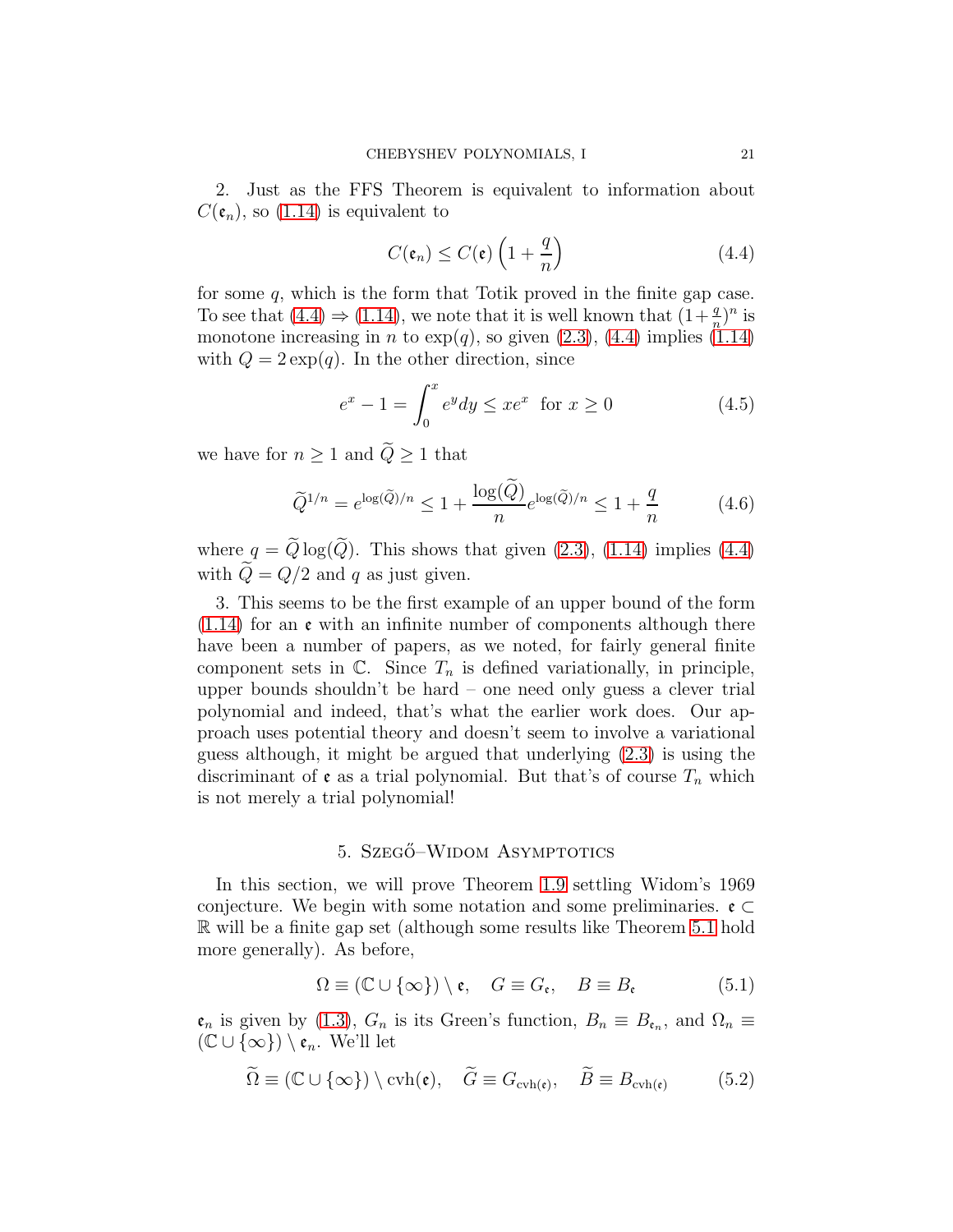Since Green's functions of regular sets decrease as the set increases (by an application of the maximum principle), we have that for all  $z \in \mathbb{C}$ 

<span id="page-21-0"></span>
$$
\begin{aligned} \mathfrak{e} \subset \mathfrak{e}_n \subset \operatorname{cvh}(\mathfrak{e}) &\Rightarrow \widetilde{G}(z) \le G_n(z) \le G(z) \\ &\Rightarrow |B(z)| \le |B_n(z)| \le |\widetilde{B}(z)| \end{aligned} \tag{5.3}
$$

Define

$$
L_n(z) \equiv \frac{T_n(z)B(z)^n}{C(\mathfrak{e})^n} \tag{5.4}
$$

so that [\(1.22\)](#page-7-1) says that  $\lim_{n\to\infty}(L_n(z) - F_n(z)) = 0$  uniformly on compact subsets of the universal cover of  $\Omega$ . By the Bernstein–Walsh lemma,  $(3.3)$ , and  $(1.14)$ , for any n and z,

$$
|L_n(z)| \le ||T_n||_{\mathfrak{e}} C(\mathfrak{e})^{-n} \le Q \tag{5.5}
$$

Thus, by the Vitali convergence theorem, it suffices to prove that  $\lim_{n\to\infty}(L_n(z) - F_n(z)) = 0$  uniformly on compact subsets of  $\tilde{\Omega}$ .

By  $(2.4)$  and  $(2.3)$ , we have that

$$
L_n(z) = \frac{1}{2} ||T_n||_{\mathfrak{e}} (B_n(z)^{-n} + B_n(z)^n) B(z)^n C(\mathfrak{e})^{-n}
$$
  
=  $(1 + B_n(z)^{2n}) \frac{C(\mathfrak{e}_n)^n B(z)^n}{C(\mathfrak{e})^n B_n(z)^n}$  (5.6)  
=  $(1 + B_n(z)^{2n}) H_n(z)$ 

where

$$
H_n(z) \equiv \frac{C(\mathfrak{e}_n)^n B(z)^n}{C(\mathfrak{e})^n B_n(z)^n} \tag{5.7}
$$

Since, by [\(5.3\)](#page-21-0),  $|B_n(z)| \leq |\widetilde{B}(z)|$  and  $|\widetilde{B}(z)| < 1$  on  $\widetilde{\Omega}$ , we conclude that to prove [\(1.22\)](#page-7-1), it suffices to prove that uniformly on compact subsets of  $\Omega$ ,

<span id="page-21-1"></span>
$$
\lim_{n \to \infty} (H_n(z) - F_n(z)) = 0 \tag{5.8}
$$

Lest it go by too fast, we want to note that, in the above, we canceled two factors of  $2$  – namely those in  $(2.3)$  and  $(2.4)$  – and it is this cancelation that enables the proof to work. For an additional use of one of the factors of 2 allows us to rewrite [\(1.24\)](#page-7-2) as

$$
\lim_{n \to \infty} \frac{C(\mathfrak{e}_n)^n}{C(\mathfrak{e})^n \|F_n\|_{\Omega}} = 1
$$
\n(5.9)

Since the first inequality in [\(5.3\)](#page-21-0) implies that

<span id="page-21-2"></span>
$$
||H_n||_{\widetilde{\Omega}} \le \frac{C(\mathfrak{e}_n)^n}{C(\mathfrak{e})^n} \le \frac{Q}{2}
$$
\n(5.10)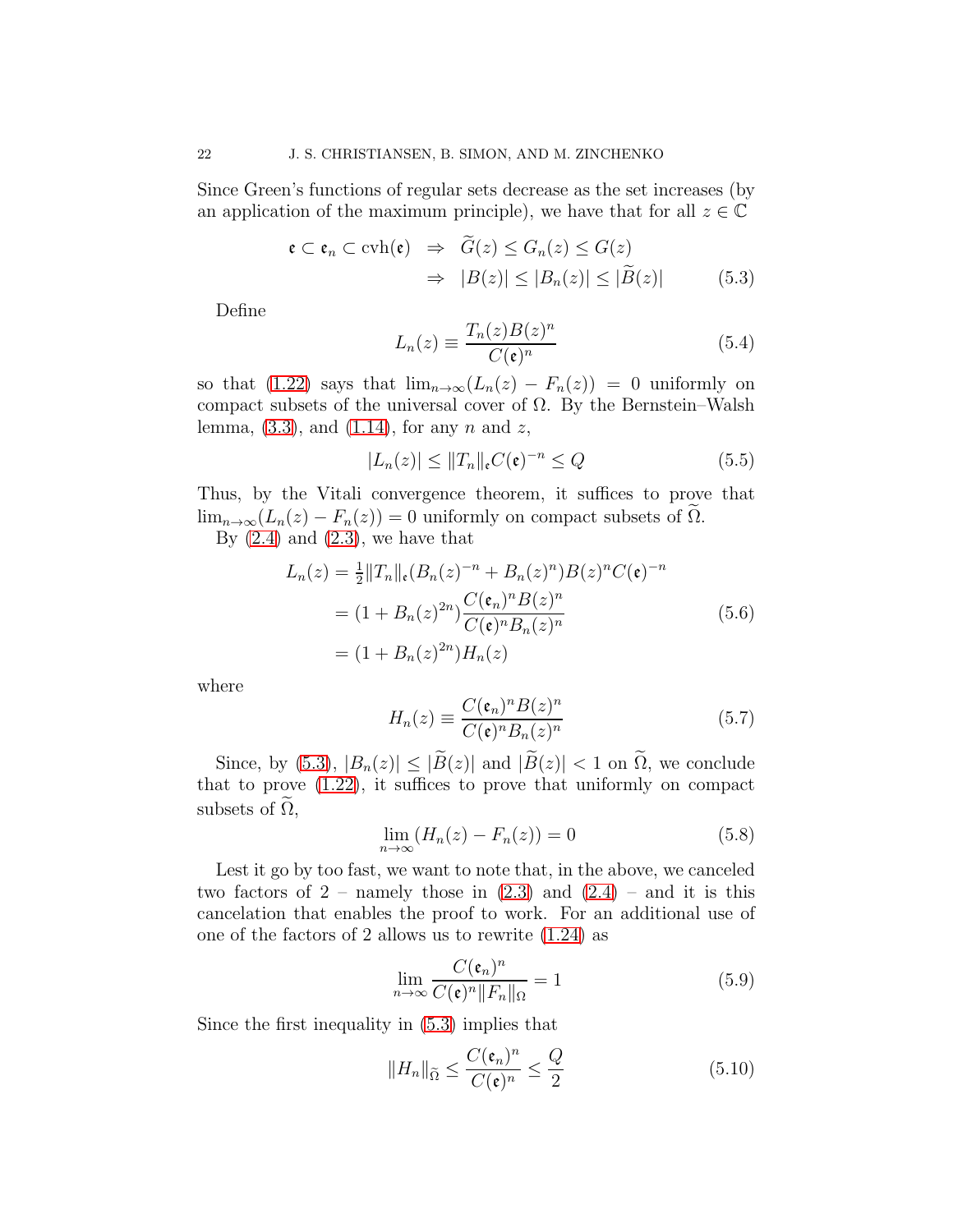we see that  $(1.24)$  and  $(2.3)$  imply that

<span id="page-22-1"></span>
$$
\limsup_{n \to \infty} \frac{\|H_n\|_{\Omega}}{\|F_n\|_{\Omega}} \le 1
$$
\n(5.11)

It can be regarded that our ability to settle Widom's conjecture is just what is in this paragraph and the use of various arguments already in his paper.

Since there is a uniform upper bound on  $H_n$  and  $F_n$ , Montel's theorem implies compactness, so we need only show convergence of enough subsequences and we can pick them so that  $H_{n(j)}$  has a limit which we'll show is a trial function for Widom's variational problem  $-$  [\(5.11\)](#page-22-1) will then imply the limit must be the limit of the  $F_{n(j)}$ . For this to work, we need to consider  $H_n$  on a larger region than  $\tilde{\Omega}$ .  $H_n$  is, of course, defined as a multivalued function on  $\Omega_n$  so we'll need the following to control  $\mathfrak{e}_n$  for *n* large. Recall (see point (b) after the alternation theorem) that each gap, K, of  $\mathfrak e$  has at most one zero,  $\zeta_n^{(K)}$ , of  $T_n$ .

<span id="page-22-0"></span>**Theorem 5.1.** Let  $K = (r, s)$  be a gap of **e**.

- (a) If, for some subsequence,  $\{n(j)\}_{j=1}^{\infty}$ ,  $\zeta_{n(j)}^{(K)}$  $\binom{K}{n(j)}$  has a limit  $\zeta_{\infty}^{(K)} \in K$ , *then for large j,*  $e_{n(j)} \cap K$  *is a closed interval containing*  $\zeta_{n(j)}^{(K)}$  $\binom{n}{n(j)}$  of size bounded by  $e^{-Dn(j)}$  for some  $D > 0$ .
- (b) If, for some subsequence,  $\{n(j)\}_{j=1}^{\infty}$ ,  $K \setminus \mathfrak{e}_{n(j)}$  is connected, then *for some*  $C > 0$ *,*

<span id="page-22-2"></span>
$$
|K \cap \mathfrak{e}_{n(j)}| \le Cn(j)^{-2} \tag{5.12}
$$

(c) If, for some subsequence,  $\{n(j)\}_{j=1}^{\infty}$ ,  $\zeta_{n(j)}^{(K)}$  $\binom{n(n)}{n(j)}$  has a limit which is r or *s* and if  $K \setminus \mathfrak{e}_{n(j)}$  is not connected, then for some  $C > 0$ ,

<span id="page-22-3"></span>
$$
|K \cap \mathfrak{e}_{n(j)}| \le Cn(j)^{-1} \tag{5.13}
$$

*and that intersection approaches r or s.*

Remarks. 1. For our application here, all we need is that in the first case, the band shrinks to a point and, in the last two cases, the band moves to the edges. But the quantitative estimates are not hard, are interesting and we think optimal (as to order) in the first two cases and perhaps also in the third.

2. The second case can occur if the band of  $\mathfrak{e}_n$  that intersects K has a piece in  $\mathfrak{e}$  (which is always the case if there are no zeros of  $T_n$  in K) or if the band is entirely in  $[r, s]$  but one of the touching gaps is closed, i.e., one edge is r or s. It is also the case if  $K \cap \mathfrak{e}_n = \emptyset$ .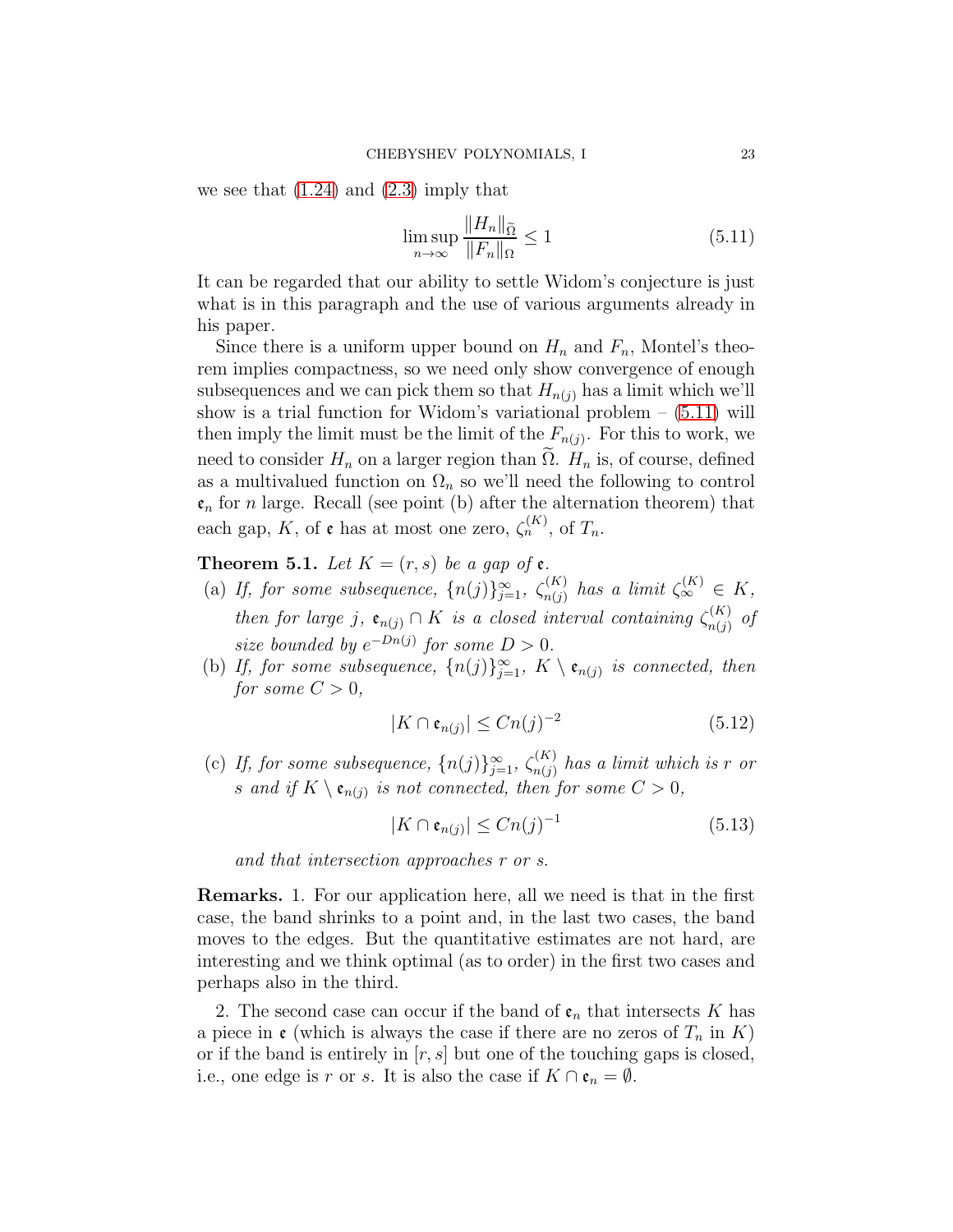<span id="page-23-1"></span>**Lemma 5.2.** *If, for some subsequence,*  $\{n(j)\}_{j=1}^{\infty}$ ,  $\zeta_{n(j)}^{(K)}$  $\binom{n}{n(j)}$  has a limit  $\zeta_{\infty}^{(K)} \in K$ , then for some  $\delta > 0$  and all large j, we have that for some  $D > 0$  and all  $x \in \left[\zeta_{\infty}^{(K)} - \delta, \zeta_{\infty}^{(K)} + \delta\right],$ 

<span id="page-23-0"></span>
$$
\frac{T_{n(j)}(x)}{\|T_{n(j)}\|_{\mathfrak{e}}} = \left(x - \zeta_{n(j)}^{(K)}\right) Q_j(x), \qquad |Q_j(x)| > e^{Dn(j)} \tag{5.14}
$$

*Proof.* The first part of [\(5.14\)](#page-23-0) holds where  $Q_j$  is the product of  $x - x_j^{(n)}$ j over all zeros other than  $\zeta_{n(i)}^{(K)}$  $\lim_{n(j)}$  divided by  $||T_{n(j)}||_{\epsilon}$ . By Theorems [1.2](#page-3-7) and [3.3,](#page-19-2) for  $\delta$  small,  $\lim_{j\to\infty} n(j)^{-1} \log |Q_j(x)| = G(x)$  uniformly on  $[\zeta_{\infty}^{(K)} - \delta, \zeta_{\infty}^{(K)} + \delta]$ . Since G is bounded away from 0 on this interval, the second part of  $(5.14)$  is valid.

Recall that we use  $\Delta_n$  for  $2T_n/\|T_n\|_{\mathfrak{e}}$ .

<span id="page-23-2"></span>**Lemma 5.3.** *Let*  $v \in K$  *be the unique critical point of*  $G$  *in*  $K$ *. Suppose that for some subsequence,*  $\{n(j)\}_{j=1}^{\infty}$ *, and*  $\delta > 0$ *, we have that*  $e_{n(j)} \cap$  $(v - \delta, v + \delta) = \emptyset$ . Then for j large, there is a single zero,  $c_{n(j)}$ , of  $\Delta'_{n(j)}$ *in*  $(v - \delta, v + \delta)$  *and* 

<span id="page-23-3"></span>
$$
\lim_{j \to \infty} c_{n(j)} = v \tag{5.15}
$$

*Proof.* We have that uniformly in  $[v - \delta/2, v + \delta/2], \partial G_{n(j)} \to \partial G$ . By [\(2.9\)](#page-10-2), zeros of  $\Delta'_{n(j)}$  are precisely the critical points of  $G_{n(j)}$ . This implies uniqueness of the zero while the uniform convergence implies existence and convergence.

It will be useful to have notation for the connected components of

$$
\mathfrak{e} = \bigcup_{k=1}^{p} [a_k, b_k], \quad a_k < b_k < a_{k+1} < b_{k+1}, \quad k = 1, \dots, p-1 \quad (5.16)
$$

It will also be convenient to have a notation for connected components of  $\mathfrak{e}_n$ . We will denote these by

$$
[a_{n,k}, b_{n,k}], \quad k = 1, \dots, s_n, \quad 1 \le s_n < 2p \tag{5.17}
$$

since there is at most one extra band or partial band in each gap. Then  $\mathfrak{e}_n = \bigcup_{k=1}^{s_n} [a_{n,k}, b_{n,k}]$  is a disjoint union. We let  $\{c_{n,k}\}_{k=1}^{s_n-1}$  be the zeros of  $\Delta'_{n}(x)$  not in  $e_n$ , labeled so that  $a_{n,k} < b_{n,k} < c_{n,k} < a_{n,k+1} < b_{n,k+1}$ . By [\(2.16\)](#page-13-0), we have that

$$
w_n(x) = \frac{1}{\pi n} \frac{|\Delta_n'(x)|}{\sqrt{4 - \Delta_n(x)^2}} = \frac{\frac{1}{\pi} \prod_{k=1}^{s_n - 1} |x - c_{n,k}|}{\prod_{k=1}^{s_n} |(x - a_{n,k})(x - b_{n,k})|^{1/2}}
$$
(5.18)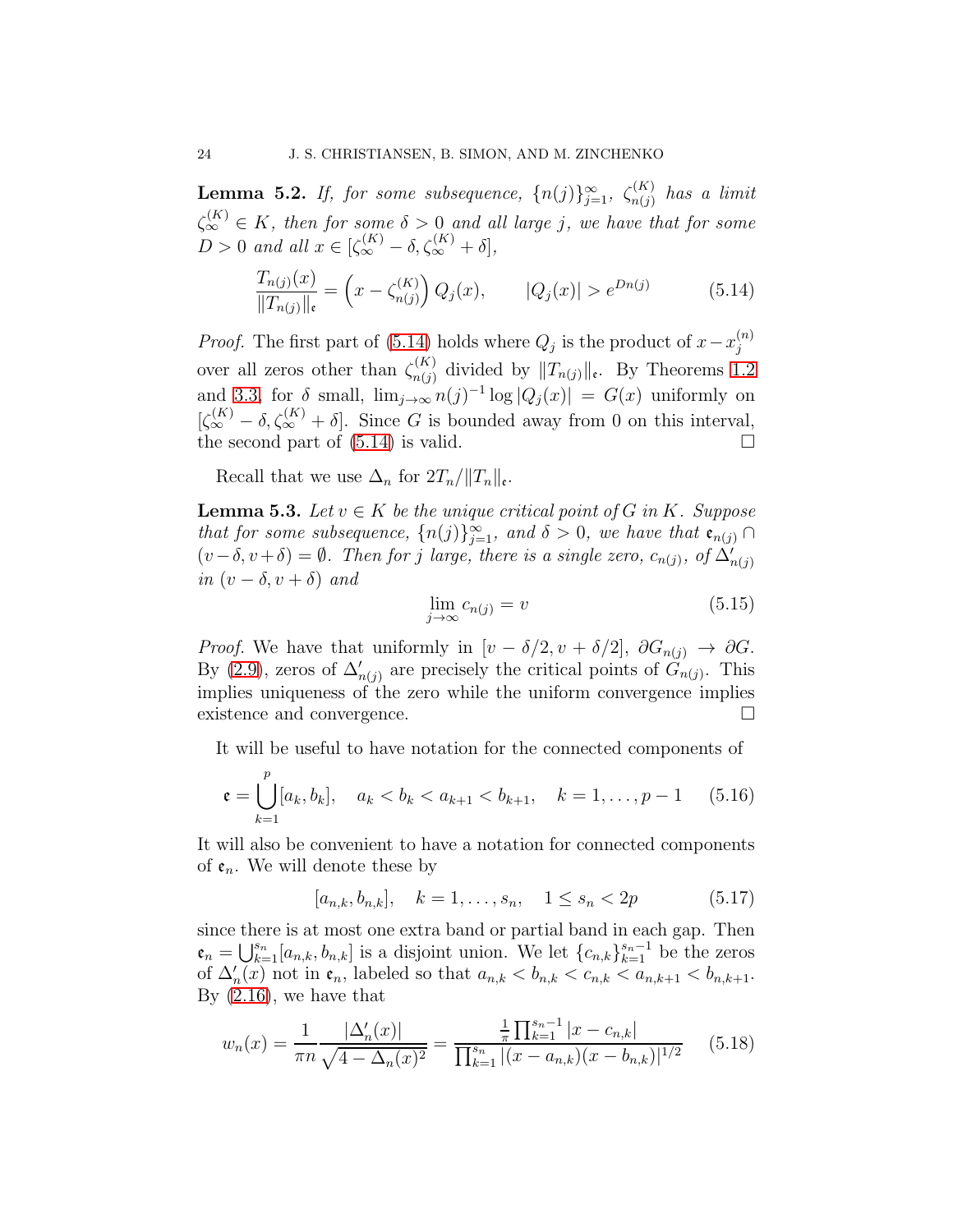**Lemma 5.4.** *For*  $k = 2, ..., s_n - 1$  *and*  $x \in [a_{n,k}, b_{n,k}]$ ,

<span id="page-24-0"></span>
$$
w_n(x) \ge \frac{1}{\pi} \frac{|x - c_{n,k}|}{|x - b_p|} \frac{|x - c_{n,k-1}|}{|x - a_1|} \frac{1}{|(x - a_{n,k})(x - b_{n,k})|^{1/2}}
$$
(5.19)

*When*  $x \in [a_{n,1}, b_{n,1}],$ 

<span id="page-24-1"></span>
$$
w_n(x) \ge \frac{1}{\pi} \frac{|x - c_{n,1}|}{|x - b_p|} \frac{1}{|(x - a_{n,1})(x - b_{n,1})|^{1/2}}
$$
(5.20)

*When*  $x \in [a_{n,s_n}, b_{n,s_n}],$ 

<span id="page-24-2"></span>
$$
w_n(x) \ge \frac{1}{\pi} \frac{|x - c_{n, s_n}|}{|x - a_1|} \frac{1}{|(x - a_{n, s_n})(x - b_{n, s_n})|^{1/2}}
$$
(5.21)

*Proof.* Suppose first that  $k = 2, \ldots, s_n - 1$ . Since  $a_{n,j} < b_{n,j} < c_{n,j}$  $a_{n,j+1} < b_{n,j+1}, j = 1, \ldots, s_n - 1$ , the following estimates hold,

$$
\frac{|x - c_{n,j}|}{|(x - a_{n,j})(x - b_{n,j})|^{1/2}} \ge 1 \quad \text{for all } x < a_{n,j} \tag{5.22}
$$

$$
\frac{|x - c_{n,j-1}|}{|(x - a_{n,j})(x - b_{n,j})|^{1/2}} \ge 1 \text{ for all } x > b_{n,j}
$$
 (5.23)

Thus, we get a lower bound if we drop the first zero and second band, second zero and third band, ... and similarly drop the last zero and next to last band, .... We can then use, since  $x > b_1$ , that  $|x - b_1|$  <  $|x - a_1|$  and similarly on the other end to get the lower bound [\(5.19\)](#page-24-0).

For the cases  $k = 1$  or  $s_n$ , we only need to do the zero shielding on one side and we get [\(5.20\)](#page-24-1) and [\(5.21\)](#page-24-2).

*Proof of Theorem [5.1.](#page-22-0)* (a) By Lemma [5.2,](#page-23-1)  $T_{n(j)}(x) = \pm \|T_{n(j)}\|_{\epsilon}$  has solutions within  $e^{-Dn(j)}$  of  $\zeta_{n(i)}^{(K)}$  $\mathfrak{e}_{n(j)}^{(\mathbf{A})}$ , so there is a band of  $\mathfrak{e}_{n(j)}$  of size less than  $2e^{-Dn(j)}$  containing that zero. Since  $K \cap \mathfrak{e}_{n(j)}$  contains at most one band, we have the claimed result.

(b), (c) (common part) We begin by showing that when the zeros don't have a limit point in  $(r, s)$ , then any part of  $K \cap \mathfrak{e}_{n(i)}$  approaches the edges of K. If there is a point in  $(r + 2\epsilon, s - 2\epsilon) \cap \mathfrak{e}_{n(j)}$  and a zero in  $(r, r + \epsilon)$ , then since  $\mathfrak{e}_{n(i)} \cap K$  is connected, we have  $[r + \epsilon, r + 2\epsilon] \equiv$  $I_-\subset \mathfrak{e}_{n(j)} \cap K$  and similarly with  $I_+ \equiv [s-2\epsilon, s-\epsilon]$  if the zero is within  $\epsilon$  of s. If there is no zero in K, then the band extends past one of the edges of K and again either  $I_$  or  $I_+$  is in  $\mathfrak{e}_{n(j)} \cap K$ . Thus, if it is not eventually true that  $(r + 2\epsilon, s - 2\epsilon) \cap \mathfrak{e}_{n(j)} = \emptyset$ , then infinitely often, either  $C(\mathfrak{e}_n) \geq C(\mathfrak{e} \cup I_-)$  or the same for  $I_+$ . This is inconsistent with Theorems [2.10](#page-11-0) and [3.1](#page-18-1) which imply that  $\lim_{n\to\infty} C(\mathfrak{e}_n) = C(\mathfrak{e})$  proving, by contradiction, the desired result that the bands in  $\epsilon$  approach the edges.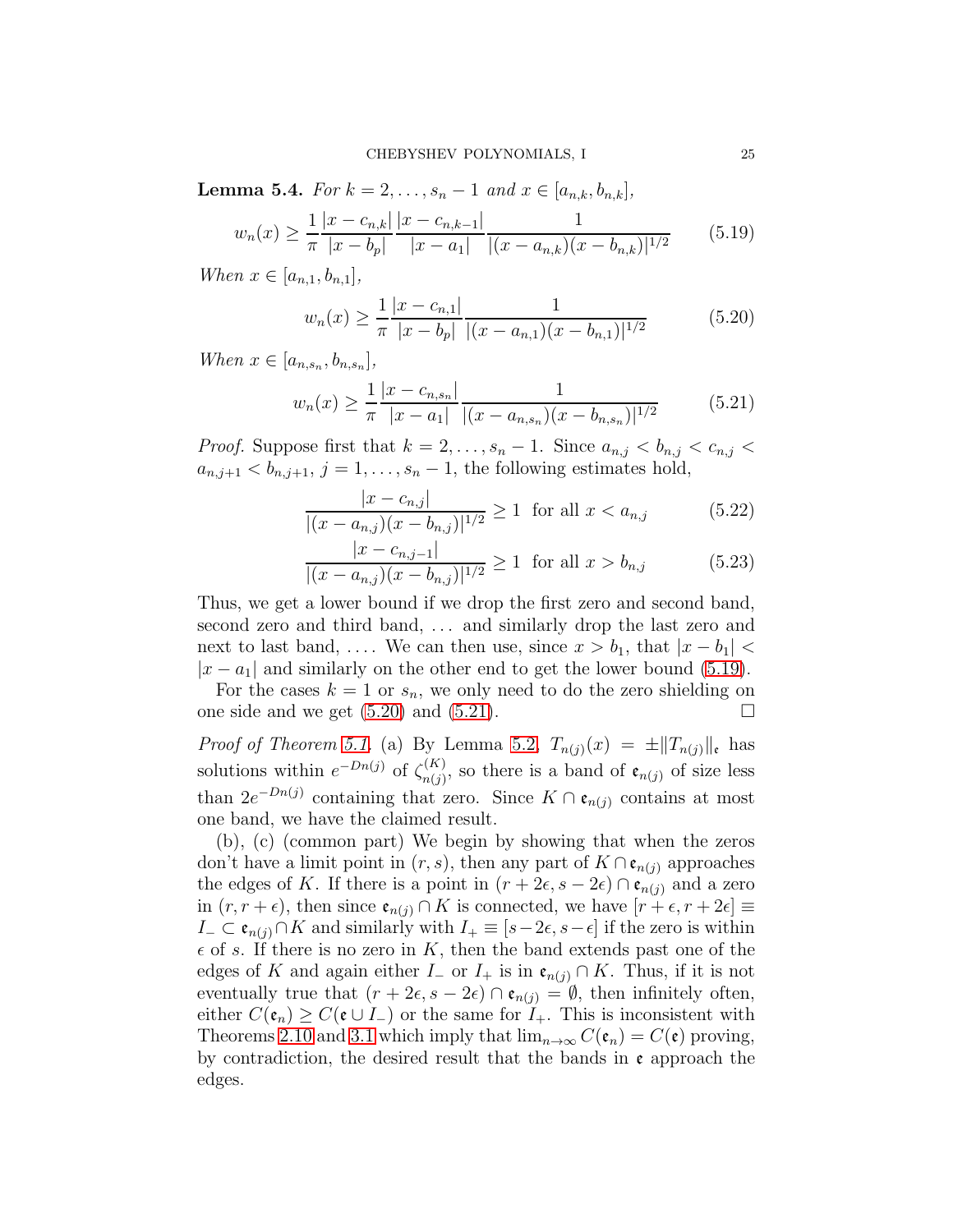(b) We consider the case where the band spreads into the left side of K and  $k = 2, \ldots, s_n-1$ . The argument is similar for  $k = 1$  or  $k = s_n$  or at the other ends of the gaps. We let  $[a, b]$  be the connected component of **e** with  $b = r$ . We thus suppose that  $K \cap e_{n(j)} = [\alpha_j, \beta_j]$  with  $\alpha_j = b$ and  $\beta_j \to b$  and that  $b_{n(j),k(j)} = \beta_j$  and  $a_{n(j),k(j)} \leq a$ . We assume that  $c_{n(j)}$  and v are as in Lemma [5.3](#page-23-2) and that [\(5.15\)](#page-23-3) holds. Thus, we can suppose that j is so large that for  $x < \beta_j$  we have that  $|x - c_{n(j)}| > \frac{v - b}{2}$  $\frac{-b}{2}$ . [\(5.19\)](#page-24-0) then becomes

<span id="page-25-0"></span>
$$
w_{n(j)}(x) \ge \frac{v - b}{2\pi} \frac{|b - a|^{1/2}}{|b_p - a_1|^2} \frac{1}{|x - \beta_j|^{1/2}} \tag{5.24}
$$

Integrating from  $\alpha_j$  to  $\beta_j$  and using Theorem [2.4,](#page-12-3) we get that

<span id="page-25-1"></span>
$$
\frac{1}{n(j)} \ge \int_{\alpha_j}^{\beta_j} w_{n(j)}(x) dx \ge \frac{v - b}{\pi} \frac{|b - a|^{1/2}}{|b_p - a_1|^2} |\beta_j - \alpha_j|^{1/2} \tag{5.25}
$$

proving  $(5.12)$ .

(c) The argument is similar to (b) except that now we don't have  $c_{n(j),k(j)-1} < a < b = \alpha_j$  but only  $b < c_{n(j),k(j)-1} < \alpha_j = a_{n(j),k(j)}$  so [\(5.24\)](#page-25-0) is replaced by

$$
w_{n(j)}(x) \ge \frac{v - b}{2\pi} \frac{|x - \alpha_j|^{1/2}}{|b_p - a_1|^2} \frac{1}{|x - \beta_j|^{1/2}} \tag{5.26}
$$

which leads to [\(5.13\)](#page-22-3) using  $\int_0^1 \sqrt{\frac{x}{1-x}} < \infty$  and the analog of [\(5.25\)](#page-25-1).  $\Box$ *Proof of Theorem [1.9.](#page-8-1)* As noted, by boundedness and Montel's theorem, it suffices to prove that any subsequence has a subsubsequence for which [\(5.8\)](#page-21-1) holds. We can choose this subsubsequence,  $\{n(j)\}_{j=1}^{\infty}$ , so that:

- (1) The characters  $\chi_{n(j)} \to \chi_{\infty}$  for some character  $\chi_{\infty}$ . This implies, by Theorem [1.6,](#page-6-0) that  $F_{n(j)} \to F_{\infty}$  uniformly on compact subsets and  $||F_{n(j)}||_{\Omega} \to ||F_{\infty}||_{\Omega}$ .
- (2) In each gap,  $K_{\ell}$ , of  $\epsilon$ , either  $T_{n(j)}$  has a zero for j large and the limit of the zeros is  $x_{\ell} \in K_{\ell}$  or any zero in the gap,  $K_{\ell}$ , approaches e in the limit or there is no zero in that gap.
- (3) On  $\Omega$ , the subsequence  $H_{n(j)}(z)$  has a limit  $H_{\infty}(z)$  by Montel's theorem. In this case, it is easy to see that  $||H_{\infty}||_{\tilde{\Omega}} \leq \liminf ||H_{n(j)}||_{\tilde{\Omega}}$ .

Let  $\mathcal L$  be the set of gaps,  $K_{\ell}$ , with a limit point of zeros. The  $H_{n(j)}$  can be continued along any curve in  $\Omega_{n(j)}$ . Since all the harmonic measures of sets in  $\mathfrak{e}_n$  are multiples of  $1/n$ ,  $B_n^n$  is analytic on  $\Omega_n$ . It follows that  $H_{n(j)}$  are defined and character automorphic with character  $\chi_{n(j)}$  on sets which converge to the universal cover of  $\Omega$  with the points that lie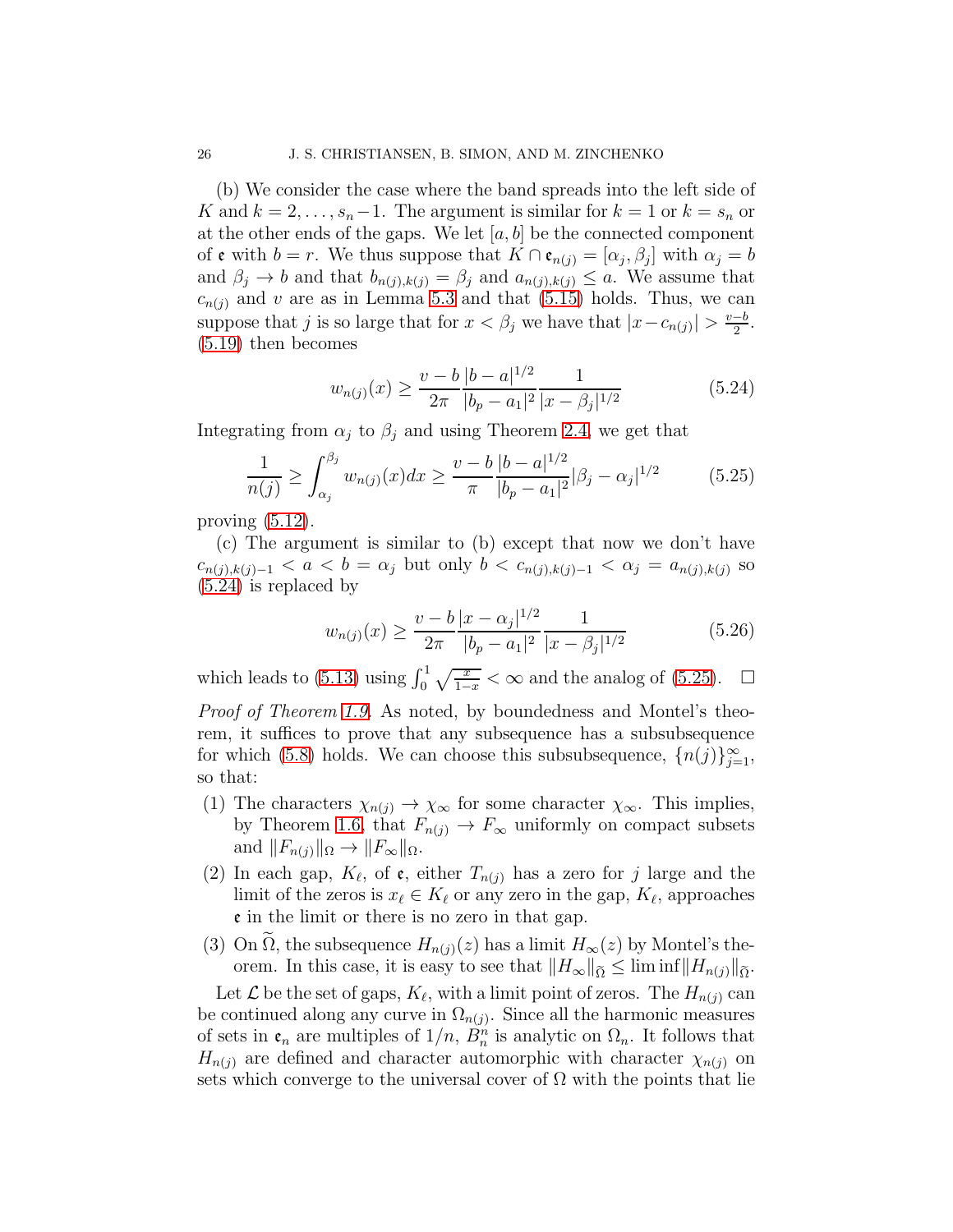over the set  ${x_\ell}_{K_\ell \in \mathcal{L}}$  removed. Thus, by [\(5.10\)](#page-21-2) and Vitali's theorem,  $H_{\infty}$  has a continuation to that set. By [\(5.10\)](#page-21-2) again,  $x_{\ell}$  are removable singularities.

Since near  $\infty$ , for any  $\mathfrak{g}, B_{\mathfrak{g}}(z) = z/C(\mathfrak{g}) + O(1)$ , we see that for each n,  $H_n(\infty) = 1 \Rightarrow H_\infty(\infty) = 1$ . Thus,  $H_\infty$  is a trial function for the problem where  $F_{\infty}$  is the minimizer. By [\(5.11\)](#page-22-1) and continuity of  $||F_n||_{\Omega}$ , we see that  $||H_{\infty}||_{\Omega} \le ||F_{\infty}||_{\Omega}$ . Thus, the uniqueness of the minimizer implies that  $H_{\infty} = F_{\infty}$ , proving the desired convergence on  $\Omega$ .

#### **REFERENCES**

- <span id="page-26-1"></span>[1] N. I. Akhiezer, Function theory according to Chebyshev in Mathematics of the 19th century. Function theory according to Chebyshev, ordinary differential equations, calculus of variations, theory of finite differences, Edited by A. N. Kolmogorov and A. P. Yushkevich. Translated from the 1987 Russian original by Roger Cooke, Birkha¨user Verlag, Basel, 1998.
- <span id="page-26-7"></span>[2] V. V. Andrievskii, Chebyshev polynomials on a system of continua, Constructive Approximation (2015), published online, 11 March 2015.
- <span id="page-26-13"></span>[3] A. B. Bogatyrëv, On the efficient computation of Chebyshev polynomials for several intervals, Sb. Math. 190 (1999), 1571–1605; Russian original in Mat. Sb. 190 (1999), no. 11, 15–50.
- <span id="page-26-0"></span> $[4]$  E. Borel, Leçons sur les fonctions de variables réelles et les développements en séries de polynômes, Gauthier–Villars, Paris, 1905.
- <span id="page-26-8"></span>[5] L. Carleson, On  $H^{\infty}$  in multiply connected domains, in Conference on Harmonic Analysis in Honor of Antoni Zygmund, vols. I, II, Chicago, IL, 1981, Wadsworth, Belmont, CA, 1983, pp. 349–372.
- <span id="page-26-2"></span> $[6]$  P. L. Chebyshev, Sur les fonctions qui différent le moins possible de zéro, J. Math. Pures et Appl. 19 (1874), 319–346.
- <span id="page-26-10"></span>[7] J. S. Christiansen, Dynamics in the Szegő class and polynomial asymptotics, Preprint.
- <span id="page-26-9"></span>[8] J. S. Christiansen, B. Simon, and M. Zinchenko, Finite gap Jacobi matrices, I. The isospectral torus, Constr. Approx.,  $32$  (2010), 1–65.
- <span id="page-26-4"></span>[9] J. B. Conway, Functions of one complex variable. II, Graduate Texts in Mathematics, 159, Springer–Verlag, New York, 1995.
- <span id="page-26-12"></span>[10] W. Craig, The trace formula for Schrödinger operators on the line, Comm. Math. Phys. 126 (1989), 379–407.
- <span id="page-26-5"></span> $[11]$  G. Faber, *Über Tschebyscheffsche Polynome*, J. Reine Angew. Math., 150 (1919), 79–106.
- <span id="page-26-14"></span>[12] L. Fejér, Uber die Lage der Nullstellen von Polynomen, die aus Minimumforderungen gewisser Art entspringen, Math. Ann. 85 (1922), 41–48.
- <span id="page-26-6"></span>[13] M. Fekete, Uber die Verteilung der Wurzeln bei gewissen algebraischen Gleichungen mit ganzzahligen Koeffizienten, Math. Z., 17 (1923), 228–249.
- <span id="page-26-11"></span>[14] J. S. Geronimo and W. Van Assche, Orthogonal polynomials on several intervals via a polynomial mapping, Trans. Amer. Math. Soc. 308 (1988), 559–581.
- <span id="page-26-3"></span>[15] L. L. Helms, Introduction to Potential Theory, Pure and Applied Mathematics, 22, Wiley–Interscience, New York, 1969.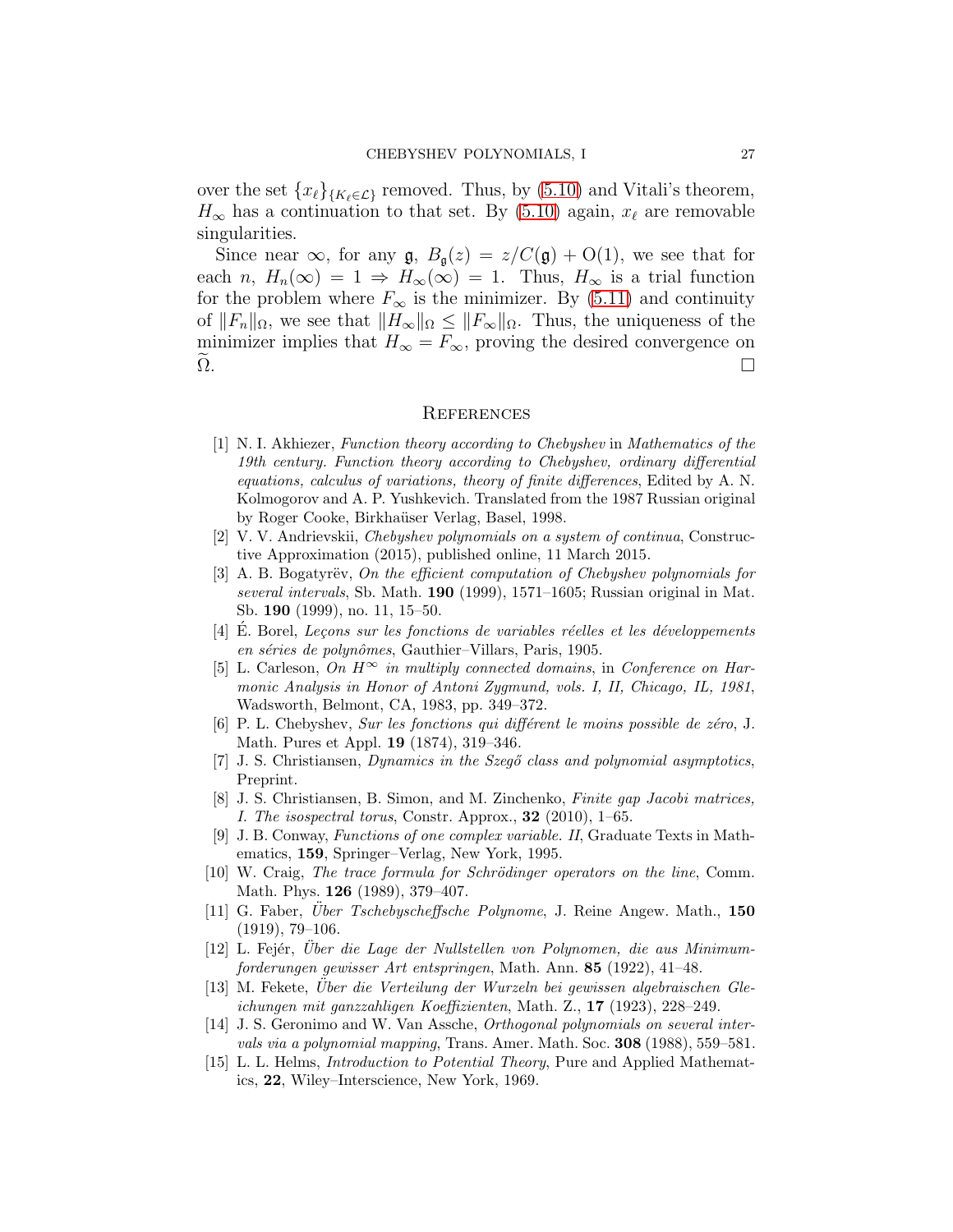- <span id="page-27-8"></span><span id="page-27-2"></span>[16] P. W. Jones, D. Marshall, Critical points of Green's function, harmonic measure, and the corona problem, Ark. Mat. 23 (1985), 281–314.
- <span id="page-27-16"></span>[17] N. S. Landkof, Foundations of Modern Potential Theory, Springer–Verlag, Berlin–New York, 1972.
- <span id="page-27-1"></span>[18] D. Lubinsky, A new approach to universality limits involving orthogonal polynomials, Ann. of Math. **170** (2009), 915–939.
- <span id="page-27-19"></span>[19] A. A. Markov, Selected Papers on Continued Fractions and the Theory of Functions Deviating Least from Zero, OGIZ, Moscow–Leningrad, 1948.
- [20] H. P. McKean and P. van Moerbeke, The spectrum of Hills equation, Invent. Math. 30 (1975), 217–274.
- <span id="page-27-7"></span> $[21]$  M. Parreau, Theórème de Fatou et problème de Dirichlet pour les lignes de Green de certaines surfaces de Riemann, Ann. Acad. Sci. Fenn. Ser. A. I, no. 250/25 (1958).
- <span id="page-27-10"></span>[22] F. Peherstorfer, On the asymptotic behaviour of functions of the second kind and Stieltjes polynomials and on the Gauss–Kronrod quadrature formulas, J. Approx. Theory 70 (1992), 156–190.
- <span id="page-27-11"></span>[23] F. Peherstorfer, Orthogonal and extremal polynomials on several intervals, J. Comput. Appl. Math. 48 (1993), 187–205.
- <span id="page-27-12"></span>[24] F. Peherstorfer, Deformation of minimal polynomials and approximation of several intervals by an inverse polynomial mapping, J. Approx. Theory 111 (2001), 180–195.
- <span id="page-27-13"></span>[25] F. Peherstorfer, Inverse images of polynomial mappings and polynomials orthogonal on them, J. Comput. Appl. Math. 153 (2003), 371–385.
- <span id="page-27-15"></span><span id="page-27-3"></span>[26] T. Ransford, Potential Theory in the Complex Plane, Cambridge University Press, New York, 1995.
- [27] C. Remling, The absolutely continuous spectrum of Jacobi matrices, Ann. of Math. 174 (2011), 125–171.
- <span id="page-27-18"></span>[28] R. M. Robinson, Conjugate algebraic integers in real point sets, Math. Z., 84 (1964), 415–427.
- <span id="page-27-20"></span>[29] E. Saff and V. Totik, Logarithmic potentials with external fields, Grundlehren der Mathematischen Wissenschaften 316, Springer–Verlag, Berlin, 1997.
- <span id="page-27-6"></span>[30] K. Schiefermayr, A lower bound for the minimum deviation of the Chebyshev polynomial on a compact real set, East J. Approx. 14 (2008), 223–233.
- <span id="page-27-4"></span>[31] B. Simon, Equilibrium measures and capacities in spectral theory, Inverse Problems and Imaging 1 (2007), 713–772.
- <span id="page-27-17"></span>[32] B. Simon, Two extensions of Lubinsky's universality theorem. J. Anal. Math. 105 (2008), 345–362.
- <span id="page-27-14"></span>[33] B. Simon, Szegő's Theorem and Its Descendants: Spectral Theory for  $L^2$  Perturbations of Orthogonal Polynomials, Princeton University Press, Princeton, NJ, 2011.
- <span id="page-27-5"></span>[34] B. Simon, A Comprehensive Course in Analysis, Part 3, Harmonic Analysis, American Mathematical Society, Providence, R.I., 2015.
- <span id="page-27-0"></span>[35] M. L. Sodin and P. Yuditskii, Functions deviating least from zero on closed subsets of the real axis, St. Petersburg Math. J. 4 (1993), 201–249.
- <span id="page-27-9"></span>[36] M. Sodin and P. Yuditskii, Almost periodic Jacobi matrices with homogeneous spectrum, infinite-dimensional Jacobi inversion, and Hardy spaces of character-automorphic functions, J. Geom. Anal. 7 (1997), 387–435.